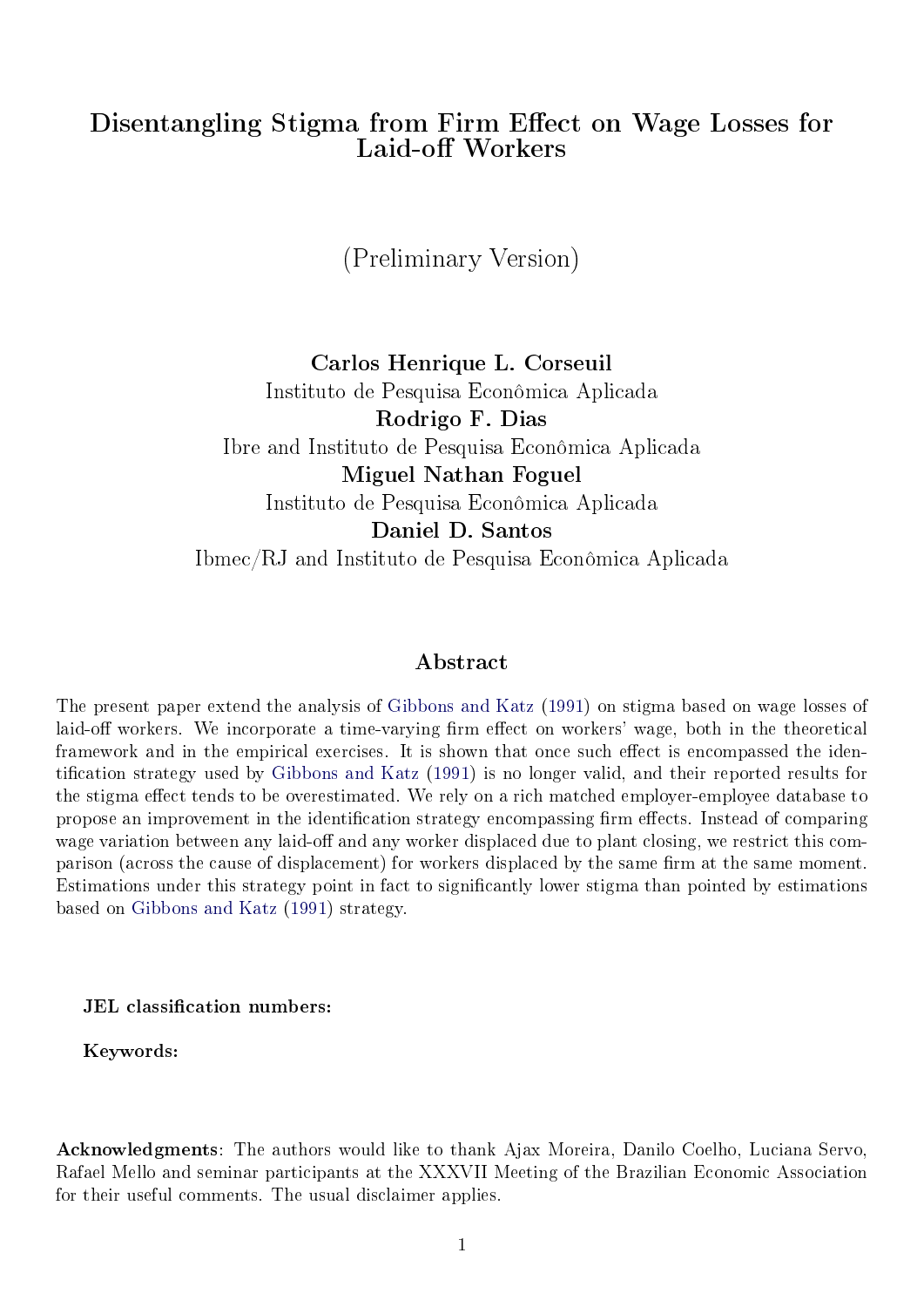## 1 Introduction

An influential paper by [Gibbons and Katz](#page-24-0) [\(1991\)](#page-24-0) presented a theoretical framework of asymmetric information in the labor market with respect to workers' productivity in which laid-off workers experience a higher wage loss than workers who loose their jobs due to plant closing. The intuition is that laid-off workers signal inferior levels of intrinsic productivity. Using U.S. data, the authors confirm the existence of a stigma effect for laid-off workers in a framework where there is no firm-specific effect on wage determination.

The present paper aims to extend their analysis by incorporating a time-varying, firm-specific effect on workers' wage, both in the theoretical framework and in the empirical analysis. It is shown that once such effect is included in the model the identification strategy typically used in the literature is no longer valid, as it tends to overestimate the stigma effect. This casts some doubts on the reliability of the empirical results reported in [Gibbons and Katz](#page-24-0) [\(1991\)](#page-24-0), as well as those reported by other authors relying on the same identification strategy.<sup>[1](#page-0-0)</sup>

The inclusion of a time-varying, firm-specific effect in this type of analysis may be motivated in two steps. First, there are evidences in the literature of significant influence of firms' effect on workers wage [\(Abowd et al.](#page-24-1) [\(1999\)](#page-24-1)). This may be particularly relevant in the context we are analyzing. [Guiso et al.](#page-25-0)  $(2005)$  point that enduring disturbances to output are only partially insured by the firms with respect to workers wage, which on the other hand are fully insured against temporary idiosyncratic shocks. In accordance with this result, it is shown [\(Stevens](#page-25-1) [\(1997\)](#page-25-1)) that workers experienced a large wage reduction prior to displacement when this is due to plant closing episodes as opposed to no signicant change for laid-off workers. So, we have that wages evolve heterogeneously among displaced workers, and, if the reason for plant closing is a downward movement in its productivity<sup>[2](#page-0-0)</sup>, this heterogeneity reflects the influence of firms' effects on wages.

Second, this heterogeneous effect of firm productivity on wages may be confounding the estimation of the stigma effect. If firms' productivity level is significantly lower in episodes of plant closing, the pre-displacement wage of plant-closing workers will tend to be lower than the wage of laid-off workers. Hence, assuming the former group of workers is not stigmatized in the labor market, we should observe an increase in their pos-displacement wage. This implies that at least part of the comparison of wage

<sup>1</sup>For instance [Dorion](#page-24-2) [\(1995\)](#page-24-2) and [Grund](#page-25-2) [\(1999\)](#page-25-2) conduct similar empirical analysis using data from Canada and Germany, respectively.

<sup>2</sup>This is an standard result in IO models that incorporates endogenous exit decisions.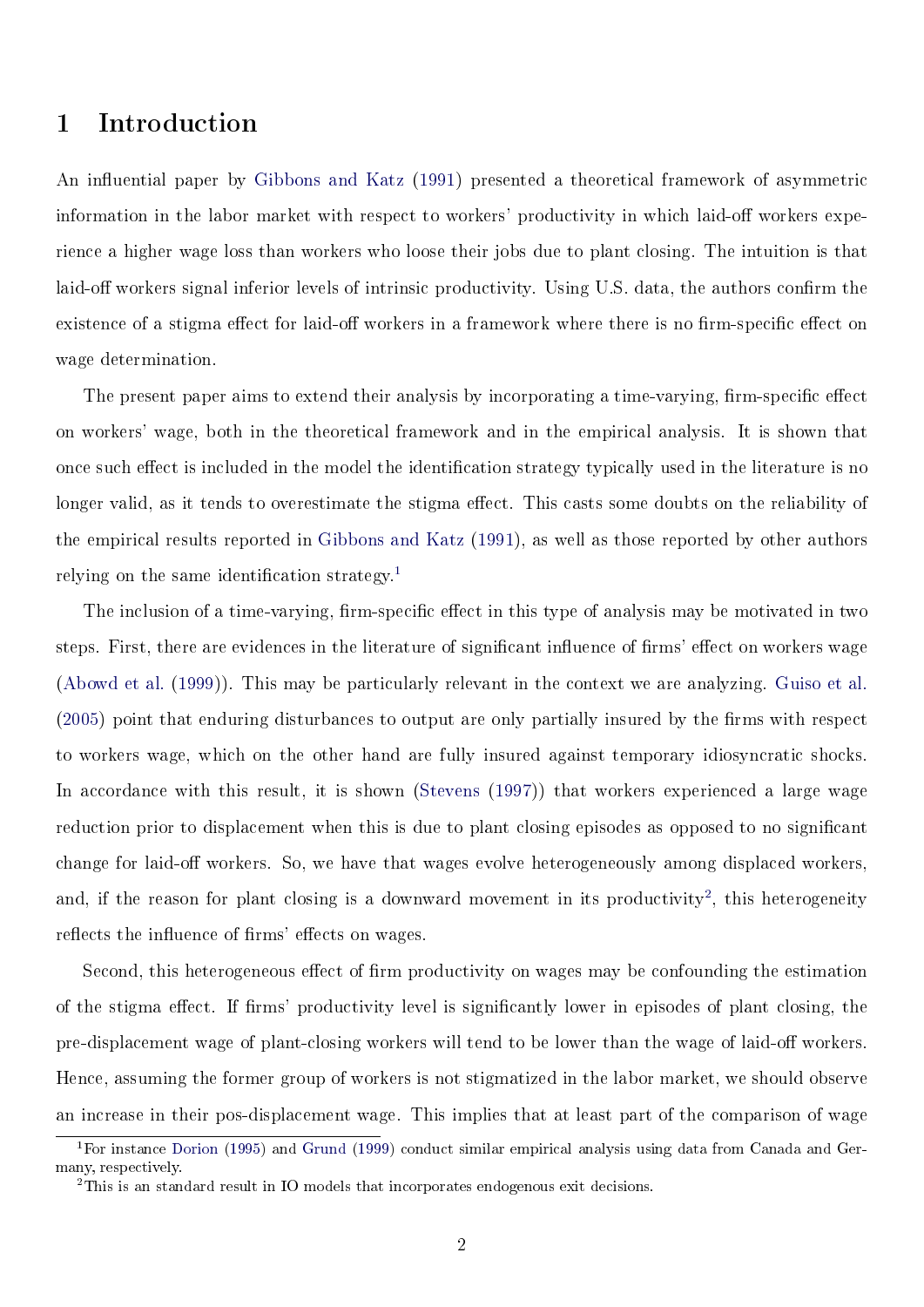variations between plant-closing and laid-off workers will be influenced by the rise in the wage of plantclosing workers. The main implication of this is that the stigma effect may end up being overestimated due to the fall in productivity when plants are closing.

As a matter of fact the inclusion of firm size, which is positively correlated with firms' productivity level, among explanatory variables tends to attenuate or even eliminates the stigma effect [\(Krashinsky](#page-25-3)  $(2002)$ ). However [Abowd et al.](#page-24-1)  $(1999)$  point that unobserved firm characteristics influence wages in a rather distinct way as done by firm size. This point is particularly relevant in our context since it is quite likely that unobserved firm characteristics (e.g. management practices) do play a role in explaining the failure of some firms that are otherwise observationally identical to surviving firms. In our empirical analysis we will consider the influence of both observed and unobserved characteristics of the firms when estimating the stigma effect.

We rely on a rich matched employer-employee database to propose an improvement in the identification strategy of the stigma effect. Instead of only comparing the wage variation between any laid-off and any worker displaced due to plant closing, we will also restrict this comparison (across the cause of displacement) for workers displaced by the same firm. This is implemented through a regression model incorporating pre-displacement firm fixed effects and restricting the sample to workers displaced around the moment that the plant closed.

In fact, we estimate the stigma parameter under both methods, the one used by [Gibbons and](#page-24-0) [Katz](#page-24-0) [\(1991\)](#page-24-0) and the one we propose. The results for the estimation of the stigma parameter are always statistically different from zero. However, comparing the results across the alternative model specifications (which in turn reflect alternative identification strategies), we have obtained a much lower (in module) stigma effect under our proposed method. This result is consistent with our claim that the stigma effect has been overestimated in the literature.

Apart from these methodological aspects that distinguish the present paper from [Gibbons and](#page-24-0) [Katz](#page-24-0) [\(1991\)](#page-24-0)'s, we also depart from their procedures with respect to the source of information used in the empirical exercises. [Song](#page-25-4) [\(2007\)](#page-25-4) claims that the use of household survey based on retrospective information for wages in previous jobs, as in [Gibbons and Katz](#page-24-0) [\(1991\)](#page-24-0), may introduce recall bias in their estimation. The author tries to replicate the empirical results using a more recent U.S. data source that limits the use of retrospective information, and reports lower stigma effects. Recall bias tends to be a minor issue for us, since we rely on administrative files in which establishments provide information to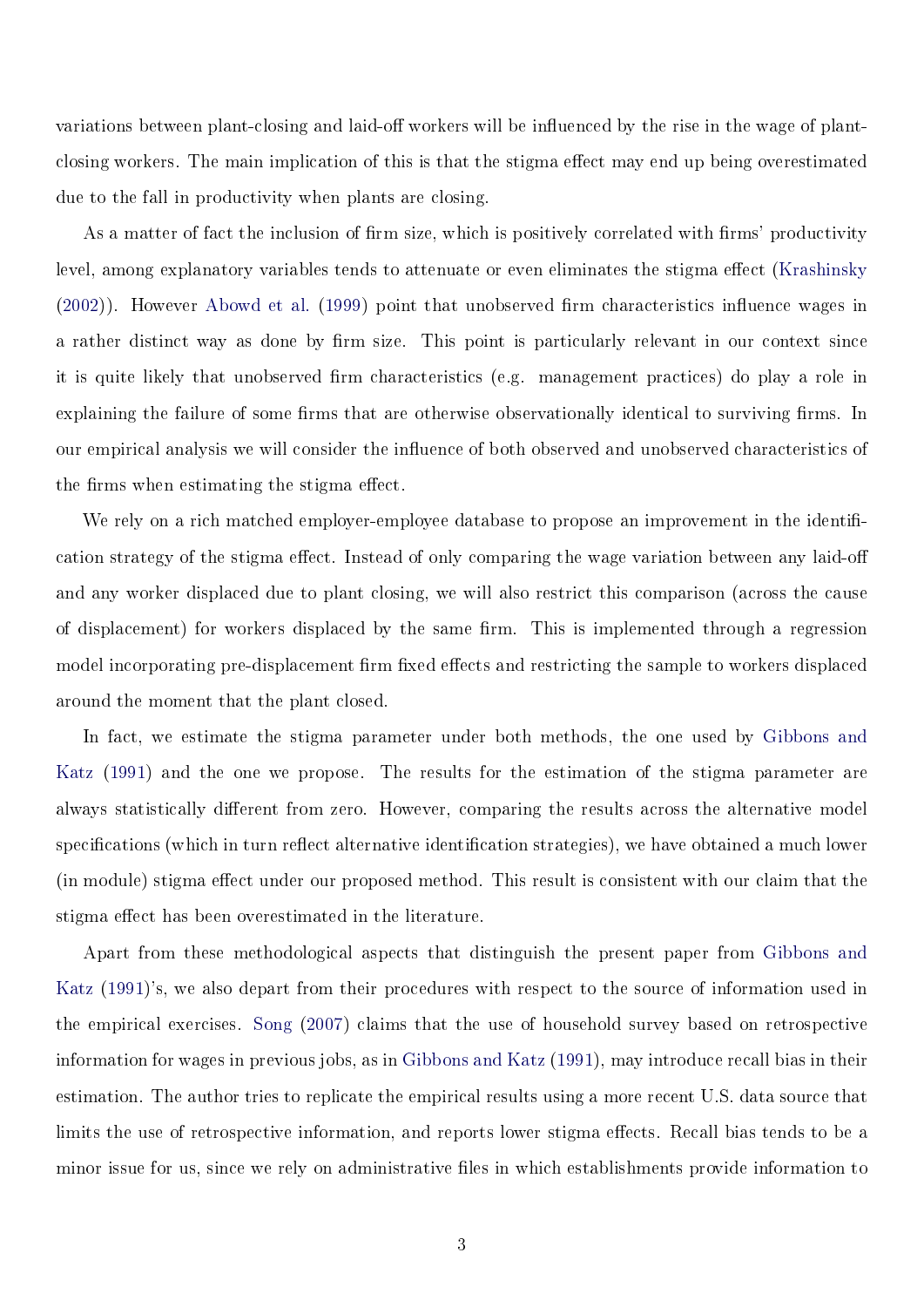the Brazilian federal government in the first quarter of each year on all labor relationships they had in the previous year.

The remaining of the paper is structured as follows. The theoretical background is shown in section 2, where we also discuss the implications of the theory for the definition and identification of the stigma parameter. In particular we show the identification problem generated by not considering a firm effect, and consequently how the standard empirical exercise found in the literature produces biased estimates of the eect of interest. Section 3 introduces the database, explains the construction of some variables, and presents some descriptive statistics. Section 4 presents the empirical model and the estimated results based on a sequence of procedures to correct for the confounding factor highlighted in the discussion of the identification problem. Section 5 concludes.

# 2 Theoretical Framework and Identification Strategy

In search of new workers, prospective employers face the problem of offering contracts compatible with the workers' productivity, which is in general private information. In a world where current employers know more about individual productivity than their prospective competitors, the pool of unemployed workers are likely to have a great proportion of low productivity people, because firms usually try to retain their best staff and either fire their low productivity employees or let them quit. This is a typical context of an adverse selection situation, where in equilibrium market wages are driven down towards low productivity levels. This problem is partially mitigated by the fact that prospective employers usually observe a signal about the worker's productivity, namely his employment history containing the type of past job separations experienced by the worker. This signaling equilibrium is first explored by [Gibbons and Katz](#page-24-0) [\(1991\)](#page-24-0), who not only formalized a two-period theoretical model that establishes the wage separation between workers who lost their jobs due to plant closing (the non-informative event) and to dismissal (in which case the type of separation would suggest low productivity), but also proposed a way of testing this empirical content in the microdata.

As mentioned in the introduction, a number of articles have been published trying to refine the estimations of [Gibbons and Katz](#page-24-0) [\(1991\)](#page-24-0) model, and a subset of them [\(Stevens](#page-25-1) [\(1997\)](#page-25-1) and [Krashinsky](#page-25-3)  $(2002)$ ) have found that ex-ante wages of workers that belonged to next-to-close firms are usually lower than those of workers laid off from firms that continued functioning after their dismissal. As will be demonstrated at the end of this section, this fact pollutes the estimation of the stigma effect in that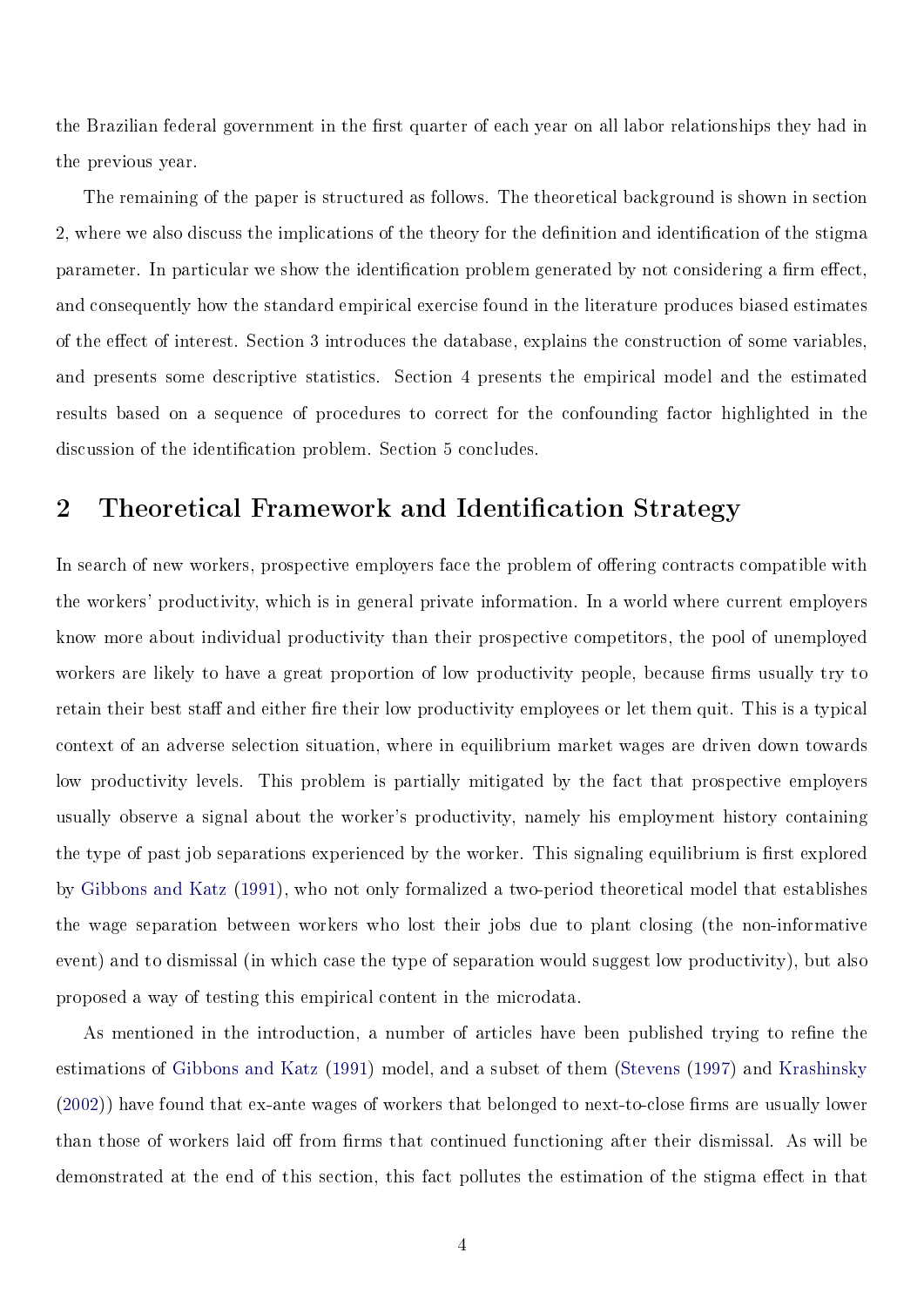higher wage gains of plant-closing workers (as compared to laid off individuals) may in fact be due to lower pre-displacement wages of the former instead of lower ex-post wages of the latter. Attempts of correcting the estimates include adding firm size and other control variables at the firm level to the regressions, aiming to homogeneize ex-ante wages, but are arguably imperfect if lower ex-ante wages in next-to-close firms are in fact due to lower (unobservable) firm-level productivity, partially transmitted to wages.

In the remaining of this section, we revisit and extend [Gibbons and Katz](#page-24-0) [\(1991\)](#page-24-0)'s model to explicitly incorporate an active role for the firm in wage formation. In particular, our model reconciles the stylized fact that pre-displacement wages in next-to-close firms are usually lower with a meaningful comparison between average wages of dismissed workers and workers who lost their jobs due to plant closing. We then show the identification problem generated by the non-inclusion of firm-specific effects. In doing so we show how the standard empirical exercise proposed by [Gibbons and Katz](#page-24-0) [\(1991\)](#page-24-0) can produce biased estimates of the effect embedded in the information about the cause of displacement from the previous job. Finally, we propose a sequence of procedures to correct for such confounding factor in the data, which is implemented and described in the empirical section.

#### 2.1 Equilibrium in Gibbons and Katz

The set-up is a two period economy  $(t \in \{1,2\})$ , where information on worker productivity  $(\eta_i)$  is revealed at the end of the first period. This value is a draw from a known cdf  $F(.)$  with finite support, and a log concave density  $f(.)$ .

Some plants close at the end of period 1 before knowing the productivity of their workers. In surviving firms, the productivity of a retained worker grows by s units from the first to the second period. The (log) concavity mentioned above guarantees that there is only one  $\eta^*$  such that  $\eta^* + s =$  $E[\eta_i | \eta_i > \eta^*]$ . Firms require workers to have a minimum productivity of  $\eta_R$  in order not to be dismissed at the end of the first period, and prospective employers observe whether the worker has been fired or not, which functions as a signal about the worker's productivity in their model. The layoff rule for the current employers is therefore:

> $T = 1$  iff  $\eta_i \leq \eta_R$  $= 0$  otherwise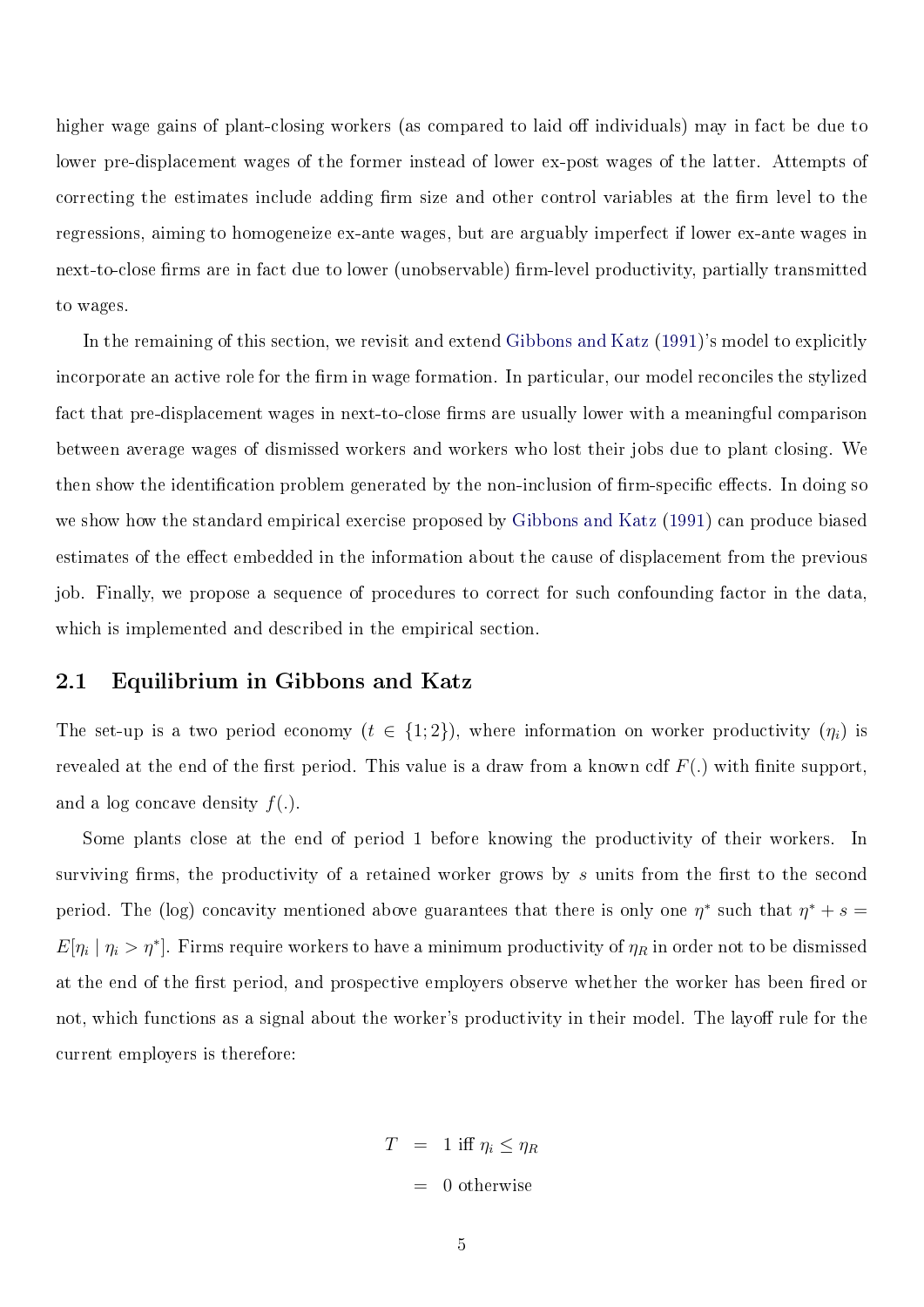It is assumed that no long term contract is feasible between workers and firms. Therefore wages are negotiated at the beginning of each period. Between the two periods, laid off workers receive job offers consistent with their displacement status,  $w_m (T = 1) = E[\eta | \eta < \eta_R]$ . The market for non-laid off workers is described as a two-step game in which prospective employers play first by making their job offers and then the incumbent responds with its own offer. Market wages in this case must be consistent both with the signal  $(\eta > \eta_R)$  and with the fact that the incumbent will try to retain its best workers. In this case, the zero-profit wage should be compatible with individuals who, in spite of not being dismissed by the firm, were not good enough for the incumbent to cover the market wage. Available workers for job change would therefore be those with the lowest productivity levels among the non-dismissed, which would drive wages down to  $\eta_R$ . In order to have a non-trivial market wage, the authors assume a fraction  $\mu$  of non-dismissed workers will always be willing to change jobs, which guarantees that  $w_m (T = 0) > \eta_R$ . In fact, incumbent firms will cover the bids from the prospective employers whenever  $\eta_i + s \geq w_m$  (T = 0), which leads to (unique) non-laid off wage offer implicitly defined by the zero-expected profit expression: $3$ 

$$
0 = \mu [E (\eta | \eta \ge \eta_R) - w_m (T = 0)] +
$$
  

$$
(1 - \mu) \Pr [\eta + s < w_m (T = 0) | \eta_R \le \eta] [E (\eta | \eta_R \le \eta < w_m (T = 0) - s) - w_m (T = 0)]
$$

Solving the equation above for  $w_m$ , one may see that it can be represented as a weighted average of  $E(\eta|\eta \geq \eta_R)$  and  $E(\eta|\eta_R \leq \eta < w_m (T=0) - s)$ .<sup>[4](#page-0-0)</sup> Since both terms are no smaller than  $\eta_R$  (and possibly greater),  $w_m$  is no smaller than  $\eta_R$  as well.

Finally, market wages for workers coming from plants that close down are  $w_m(C) = E[\eta]$ , as the closing down event is not informative about individual productivities. The main empirical implication of [Gibbons and Katz](#page-24-0) [\(1991\)](#page-24-0)'s paper is that, after displacement, dismissed workers should earn less than workers displaced due to plant closing.<sup>[5](#page-0-0)</sup> They test this result by looking at the coefficient of a dummy variable associated to the cause of displacement in regressions using variations between pre-and post-displacement wages as the dependent variable.<sup>[6](#page-0-0)</sup> In the next section we present a model in

 ${}^{3}$ Equation (1) of [Gibbons and Katz](#page-24-0) [\(1991\)](#page-24-0).

<sup>&</sup>lt;sup>4</sup>With  $\frac{\mu}{\mu+(1-\mu)\Pr[\eta_i+s\lt w_m(T=0)|\eta_R\leq\eta]}$  and  $\frac{(1-\mu)\Pr[\eta_i+s\lt w_m(T=0)|\eta_R\leq\eta]}{\mu+(1-\mu)\Pr[\eta_i+s\lt w_m(T=0)|\eta_R\leq\eta]}$  as the respective weights.

 ${}^5G$ ibbons and Katz [\(1991\)](#page-24-0) assume employers do not make negative inferences about the productivity of workers displaced due to plant closing. Thus, their wage is  $E[\eta]$ , which is greater than  $E[\eta|\eta<\eta_R]$ , the wage of laid-off workers in the second period.

 $6$ As a matter of fact they provide results based on two types of regressions, one with post-displacement wages as the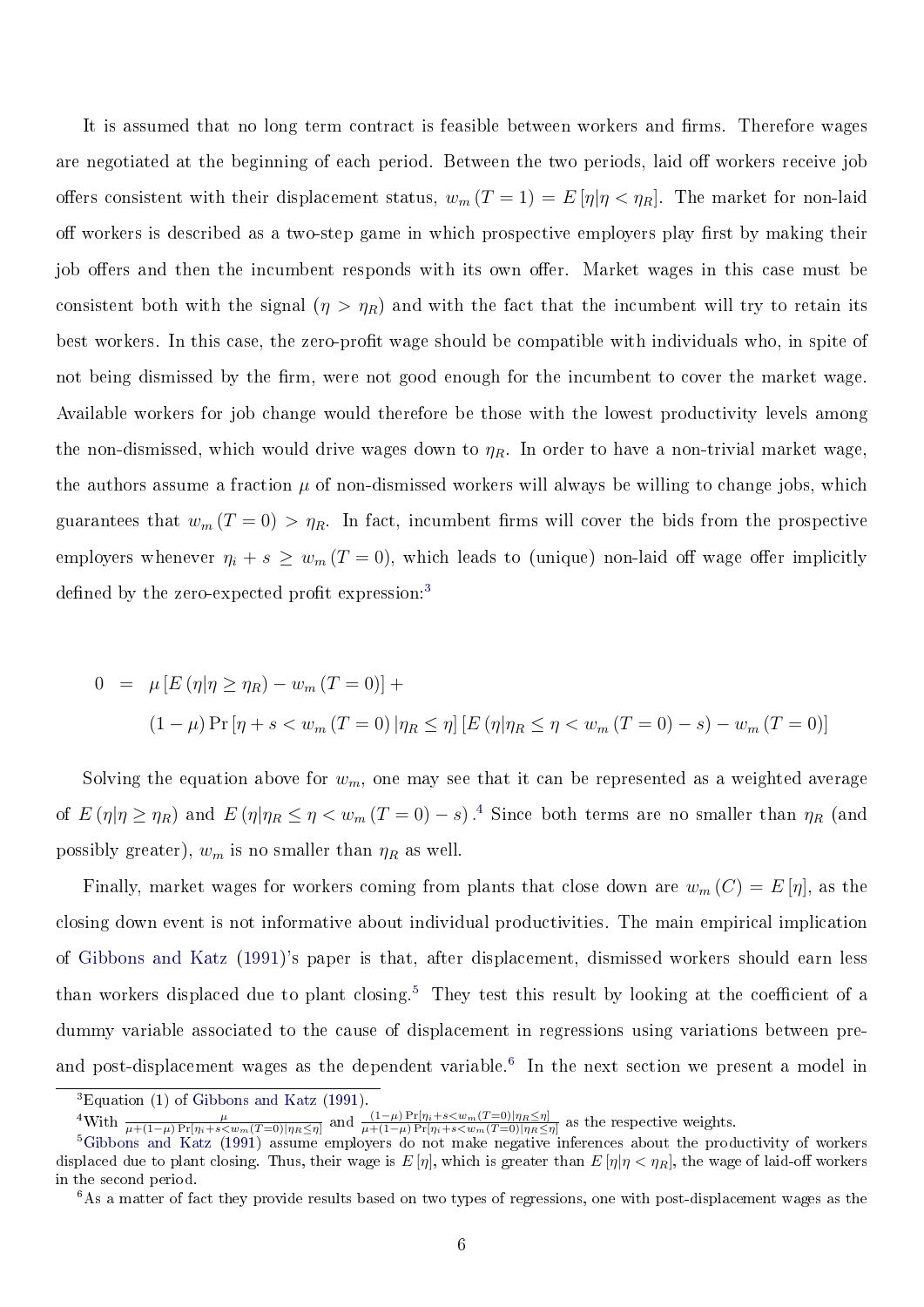which the naive inclusion of this dummy variable in this type of regression is likely to produce biased estimates of the stigma associated to the source of displacement. In the model, pre-displacement wages are lower in next-to-close firms, which magnifies eventual wage gains to those who lost their jobs due to plant closing.

### 2.2 Introducing the firm component

The key problem in testing [Gibbons and Katz](#page-24-0) [\(1991\)](#page-24-0)'s empirical predictions is to have groups of workers whose only difference is the source of displacement. If one compares post-displacement wages between laid-off workers and workers who lost their jobs after a plant closing, two sorts of criticisms arise. First, the cause of displacement dummy variable may capture unobserved differences between the two groups of workers, which could bias the coefficient. Second, post displacement wage regressions suffer of a potential selectivity bias coming from the fact that only reemployed workers belong to the sample.[7](#page-0-0) The common alternative to this approach is to compare wage gains between the two groups, instead of the post-displacement wages. The problem in this case is that [Gibbons and Katz](#page-24-0) [\(1991\)](#page-24-0)'s model is blind with respect to pre-displacement wages. Indeed, the authors assume for simplicity that wages depend only on the workers' expected productivity. This assumption, together with the fact that jobs must be ex-ante identical in equilibrium (otherwise some firms would not attract any worker), imply that pre-displacement wages should be identical across plants. However, though they present evidence of similar pre-displacement wages between laid-off and plant-closing workers, this result is challenged by [Song](#page-25-4)  $(2007)$ , who, as aforementioned, claims that such equality in pre-displacement wages is affected by recall bias. As it will be shown in the the next section, our data do display a difference in predisplacement wages between the two groups.

We generalize [Gibbons and Katz](#page-24-0) [\(1991\)](#page-24-0)'s model to relax the hypothesis of identical pre-displacement wages for laid-off and plant closing workers. The generalized version of the framework will be used, later on, to suggest forms to correctly identify and estimate the impact of the cause of displacement on wages.

dependent variable and the other with wage variations as mentioned above. Their favorite results are those coming from wage variations as the dependent variable, perhaps because they are less likely to suffer from an omitted fixed effect problem (one could imagine, for instance, that workers who were fired in the previous year are in fact individuals who have difficulties in working for pay or in accepting orders. If this is the case the dummy variable just mentioned may be capturing not only the effect of the source of the last displacement, but also the cumulative effect of a history of other dismissals or the unobserved type of the worker).

<sup>7</sup>[Gibbons and Katz](#page-24-0) [\(1991\)](#page-24-0) and others have used heckit corrections to deal with this problem, which is still vulnerable to criticisms about the functional form and exclusion restrictions used in the correction.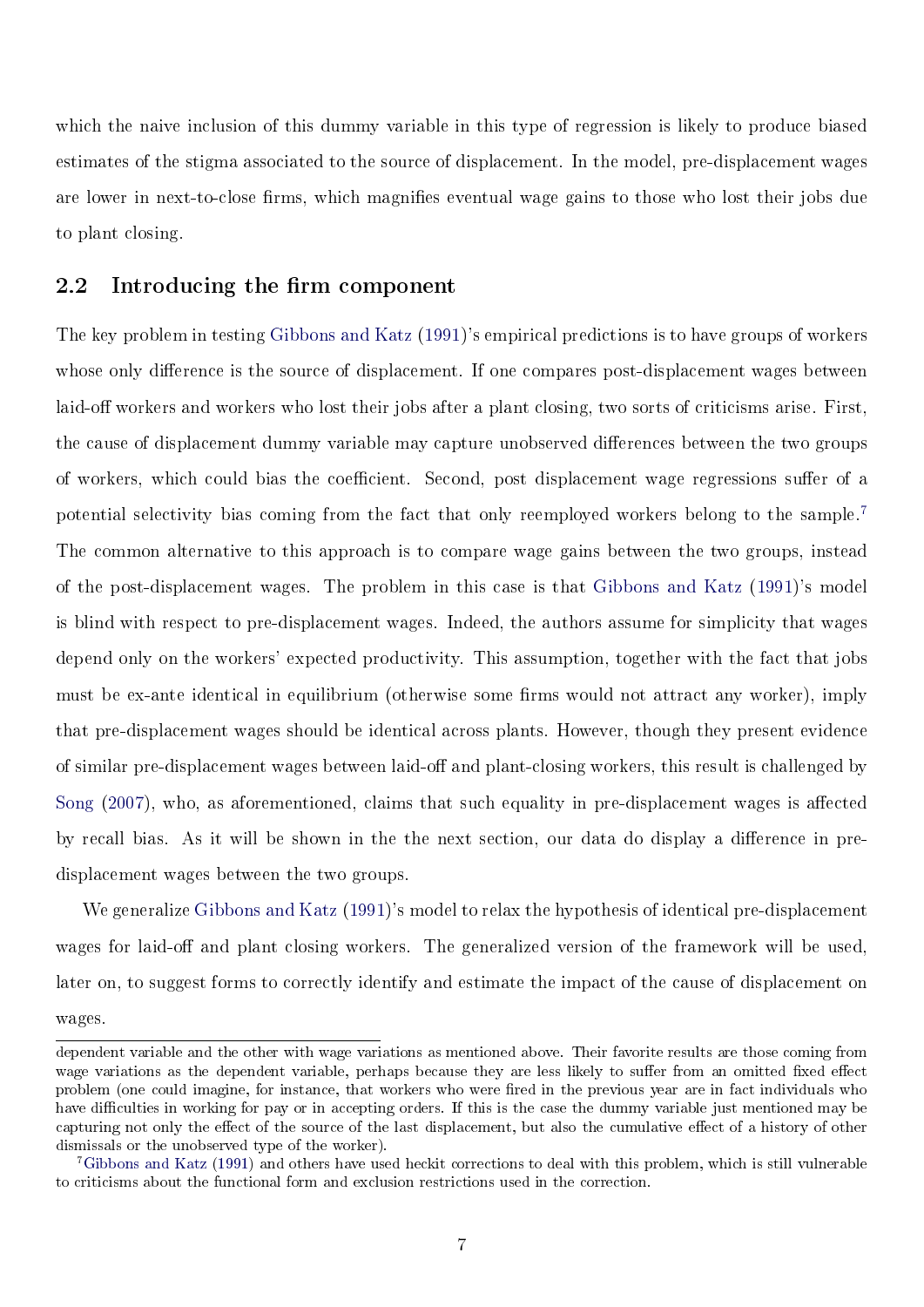We want to keep our model tractable and as similar as possible to [Gibbons and Katz](#page-24-0) [\(1991\)](#page-24-0). As in their model, jobs must be ex-ante identically attractive if we want all firms to have a positive number of workers in the first period, but on the other hand we want to have a firm effect that helps to explain the observed differences in wages in the first period. We tackle this problem by assuming wages have a common (across firms) part, related to the firm's expectation about the worker's productivity, and a stochastic part contingent on the global productivity of the firm:

$$
w_{ijt} = E[\eta_i | I_{jt}] + \delta_{jt}
$$

where  $I_{jt}$  denotes the information set of firm j at time t, and  $\delta_{jt}$  is the firm's productivity (unknown at the beginning of the first period and draw from a zero-mean distribution  $h_{\delta}$  in period 1). Workers then decide whether to accept a job offer at firm j, in period 1 iff  $E(w_{ijt}) \ge \max_{k \ne j} E(w_{ikt})$ . In period 1, expected wages equal to  $E[\eta]$  in all firms, as no information is still available and  $E[\delta] = 0$ , but paid wages may differ.

To capture the fact that pre-displacement wages tend to be lower for plant closing workers, we say that a plant stops its activities at the end of period 1 iff  $\delta_{jt} < \Psi$ . In words, a firm closes down if its productivity falls below a certain threshold  $\Psi$ . In this case, it is clear that the average pre-displacement wage of workers displaced at the time of the interruption in firms' activities is generally lower than that of laid-off workers.

The proposed timeline for the events is such that, in period 1,

- (i) workers are hired with a promise of earning  $w_{ij1} = E[\eta_i] + \delta_{j,1};$
- (ii)  $\delta_{j,1}$  is revealed;
- (iii) first period wages are paid;
- (iv) the survival rule mentioned above is applied and some plants eventually close down;
- (v)  $\eta_i$  is revealed in surviving firms;
- $(vi)$  surviving firms decide whether to retain or to lay-off workers:
- $(vii)$  competing firms bid for the available work force.

In this time line, event (vii) deserves some comment. As in [Gibbons and Katz](#page-24-0) [\(1991\)](#page-24-0), we assume prospective employers can bid for the non-laid off workers (as well as for the unemployed), and after all offers are made the incumbent employer decides whether or not to cover the highest bid received by the workers. Because a worker revealed productivity  $(\eta)$  is equally valuable to all firms but only one of them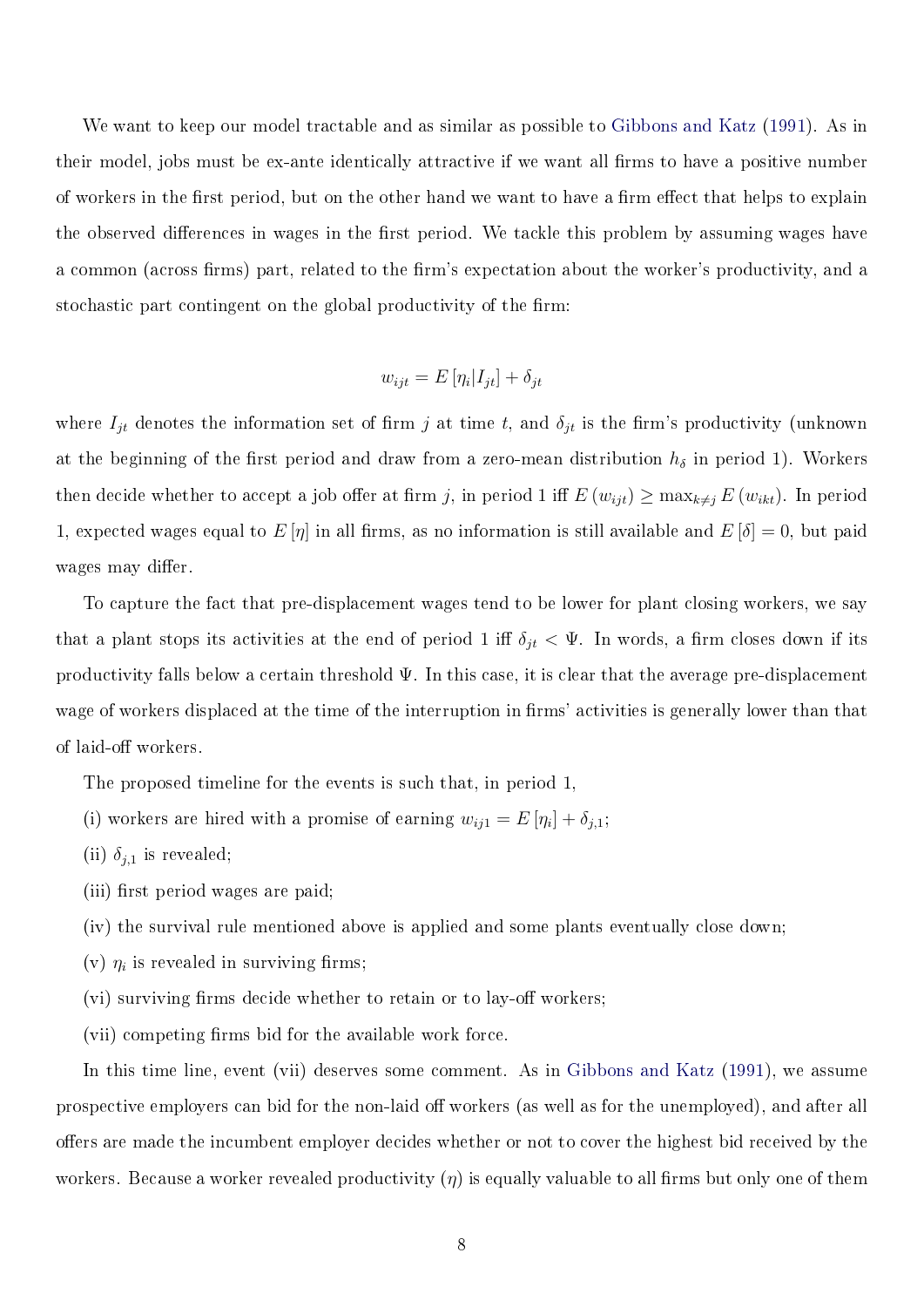knows his true productivity, there is clearly an adverse selection problem in the market for the non-laid off workers. From the firm's decision not to layoff some workers, everybody knows the productivity for those individuals is at least as high as  $\eta_R$ , but the prospective employers also know that if the worker's productivity is high, the incumbent employer will cover its bid. Solving this game backwards, one could see that wage offers from the prospective employers would be driven down towards  $\eta_R$ , and the incumbent would retain all of its non-laid off workers by covering the market offer. [Gibbons and](#page-24-0) [Katz](#page-24-0) [\(1991\)](#page-24-0) circumvent this problem by assuming that a proportion  $\mu > 0$  of the non-laid off workers is always willing to switch jobs, so that the prospective employers can offer more than  $\eta_R$  and still have non-negative profits.

In our case, we claim to have market wages greater than  $\eta_R$  even if  $\mu = 0$  (i.e. even if all agents display expected income maximizing behavior). This result comes from the fact that we allow the firm productivity,  $\delta$ , to vary over time, for instance by following an AR(1) process of the type:

$$
\delta_{jt+1} = \rho \delta_{jt} + v_{jt}
$$
  

$$
v_{jt} \text{ i.i.d. } (j, t); E(v) = 0
$$

We then have two types of non-laid off workers willing to move to a new job: those coming from firms with a bad shock in time  $t$  (since part of the worker's wage is contingent on the firm's performance), and those forced to move through  $\mu$ . To make things clear, any equilibrium must satisfy the participation constraints of the workers, and competition among employers should be such that the market wage satisfies a zero (expected) profit condition. Consider a second period wage for non-laid off workers that consists on a fixed part,  $w_{j'}$ , and a contingent promise of  $\delta_{j't+1}$ , coming from firm j'. Then the participation constraint of a risk neutral worker is:

$$
w_{j'} + E(\delta_{j't+1}|I_{it}) \ge \max_{k \neq j'} w_k + E(\delta_{kt+1}|I_{it})
$$

If  $k \neq j$  (j is the incumbent employer), then  $E(\delta_{kt+1}|I_{it}) = E(\delta_{kt+1}) = 0$ , whereas  $E(\delta_{jt+1}|I_{it}) =$  $\rho \delta_{jt}$ . Let  $j' = m$  be the maximum bid,  $w_m$ , received by the worker. The worker is willing to move from firm  $j$  to firm  $m$  iff:

$$
w_m \ge w_j + \rho \delta_{jt}
$$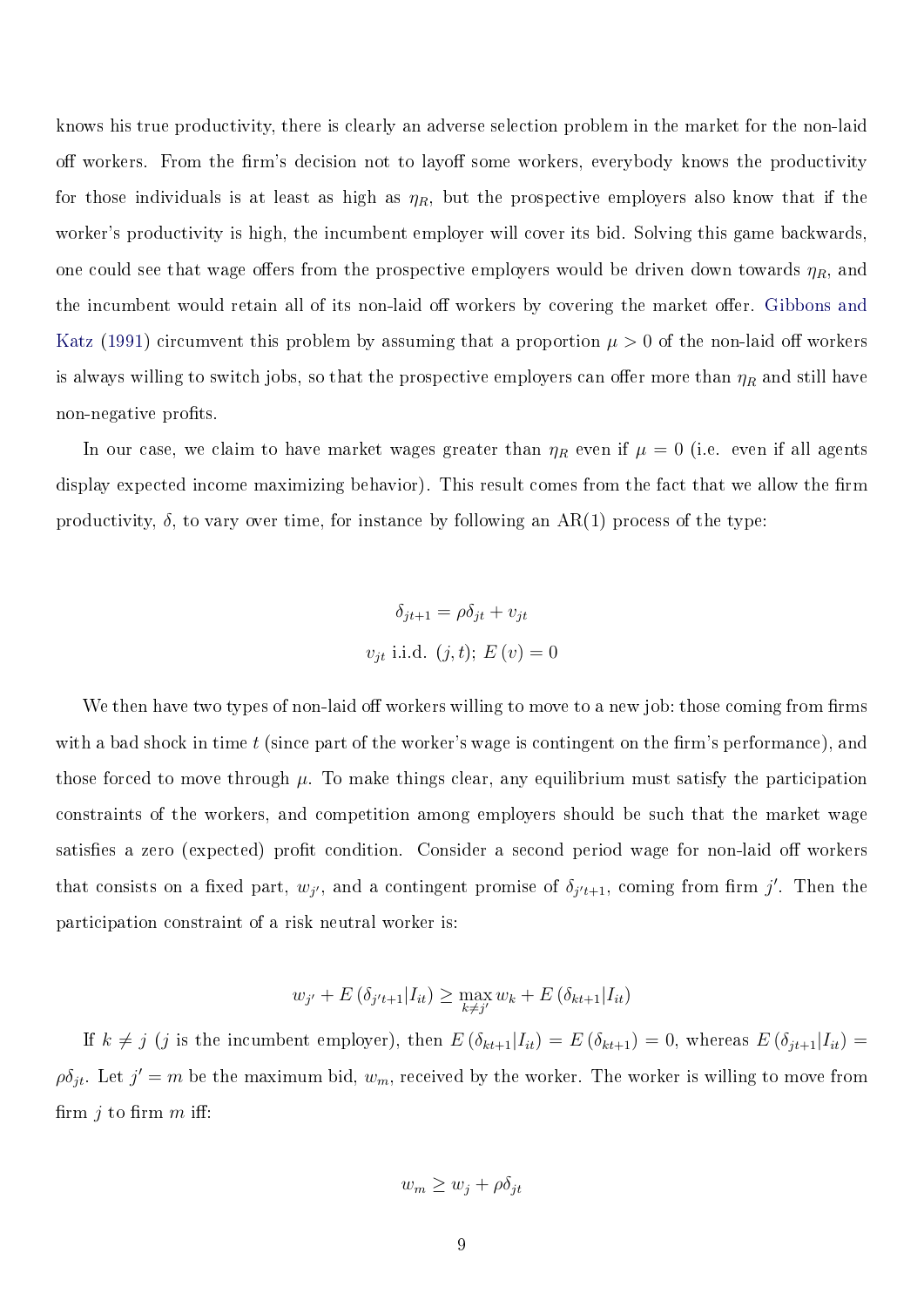which means the minimum promise for the wage's fixed part the incumbent should offer in order to retain the worker is  $w_m - \rho \delta_{jt}$ . On the other hand, the firm will only cover the bid if the worker brings it non-negative profits, i.e.:

$$
\eta_i + s - w_j \ge 0
$$

Putting these two facts together, we conclude that firms will retain workers iff

$$
\eta_i + s + \rho \delta_{jt} - w_m \ge 0
$$

Therefore, there is room for good workers to be willing to move at market wages, especially if they come from surviving firms with a low value of  $\delta_{jt}$ . In this case, it is hard for the firm to cover the market bid because the worker requires a premium over  $w_m$  in order to compensate for the low expectation regarding  $\delta_{jt+1}$ . This fact is particularly interesting as we do not need a story about  $\mu$  to have non trivial market wages for non-laid off workers as in [Gibbons and Katz](#page-24-0) [\(1991\)](#page-24-0). The key assumption to reach this result is the one on firm-level productivity shock displaying some persistence  $(\rho \neq 0)$ .

The market wage is then obtained from the zero profit equation of the competitive prospective employers:

$$
0 = \mu [E (\eta | \eta \ge \eta_R) - w_m] +
$$
  

$$
(1 - \mu) E_j \{ \Pr [\eta + s + \rho \delta_{jt} < w_m | \eta_R \le \eta] [E (\eta | \eta_R \le \eta < w_m - s - \rho \delta_{jt}) - w_m] \}
$$

From the equation above it is easy to confirm our claim that we have market wages greater than  $\eta_R$ even if  $\mu = 0$ . In this case:

$$
w_m = \int_{supp(\delta_t)} \int_{\eta_R}^{w_m - s - \rho \delta_t} \eta dF_{\eta} dF_{\delta}
$$

Based on the equilibrium found in the model, we suggest in the next section ways to correctly identify the stigma effect provided information about the pre-displacement plant is available.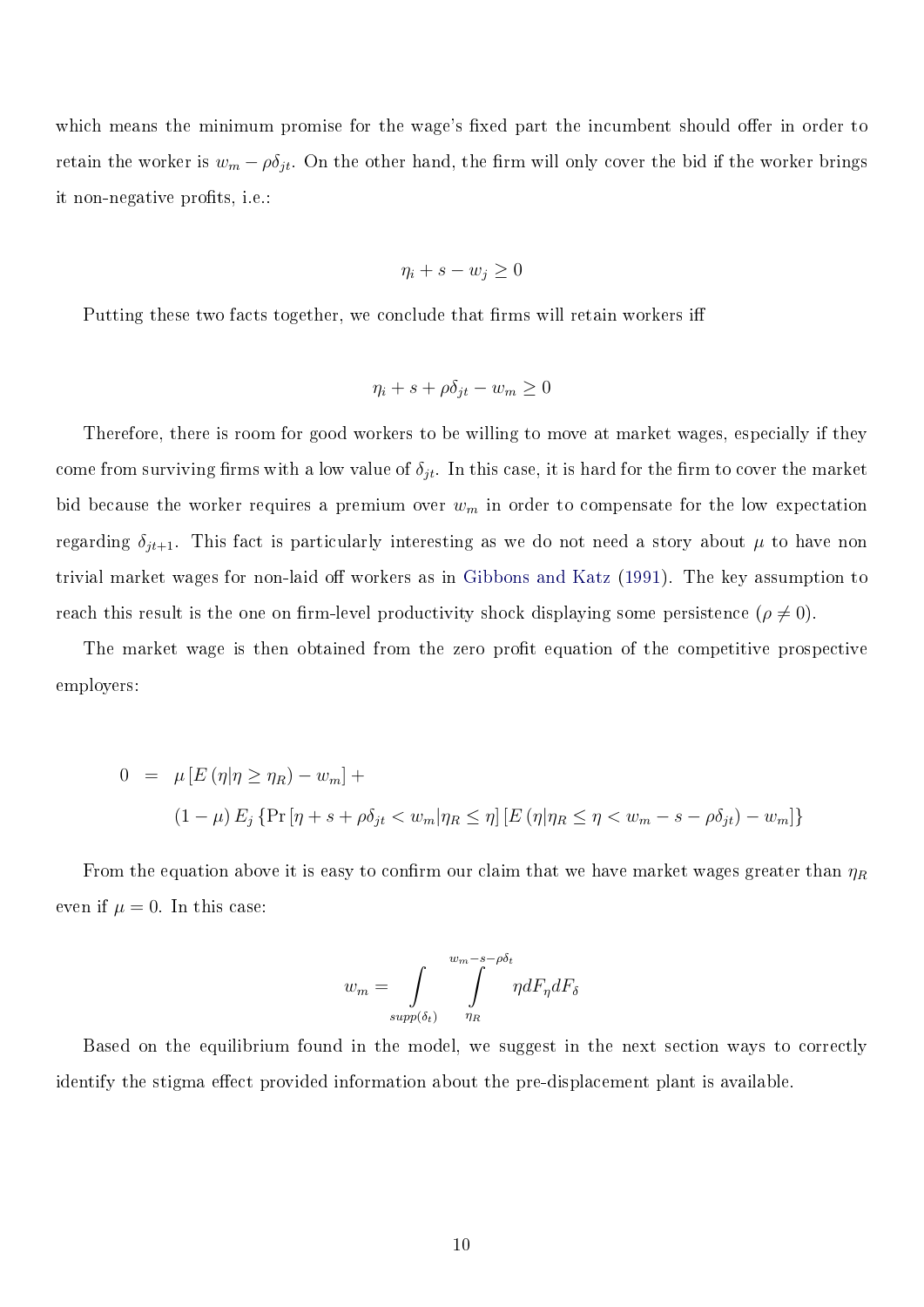### 2.3 Stigma Definition and Identification

So far we have been using the term stigma in a lousy way. The literature has not provided any formal definition for stigma but it is often colloquially referred as the (re-employment) wage difference between those workers displaced due to plant closing and those laid-off. We may define stigma  $as.^8$  $as.^8$ 

$$
stigma = E[\eta_i \mid \eta_i \le \eta_R] - E[\eta_i]
$$

When the firm component is not considered, one may identify the stigma parameter using the following strategy, as (implicitly) done by [Gibbons and Katz](#page-24-0) [\(1991\)](#page-24-0):

$$
E[\Delta w \mid T = 1] - E[\Delta w \mid T = 0] = stigma
$$

However once the firm component is taken into account, this strategy is no longer appropriate, as shown below:<sup>[9](#page-0-0)</sup>

<span id="page-10-0"></span>
$$
E[\Delta w | T = 1] - E[\Delta w | T = 0] =
$$
  

$$
\{E[\eta_i | \eta_i \le \eta_R] - E[\eta_i]\} - \{E[\delta_{j,1} | T = 1] - E[\delta_{j,1} | T = 0]\}.
$$

$$
(1)
$$

It is possible to show that the second component in the second line of the expression above is always positive, which invalidates the identification strategy of [Gibbons and Katz](#page-24-0)  $(1991)^{10}$  $(1991)^{10}$  $(1991)^{10}$  $(1991)^{10}$ 

Therefore we need an alternative identification strategy. We claim that the wage variation comparison among the two groups of workers becomes a suitable strategy once i) it contrasts employees that used to work at the same establishment, and ii) the laid-off group is restricted to include only those who lost their job near the closing date of the establishment.

To be precise, we propose to identify the stigma parameter through the following difference, where  $t'$  represents the moment when the plant closed:

<sup>8</sup>Note that in a treatment effect set-up this definition would correspond to the selection bias of the program.

 $9$ To see this first note that the wage variation can be stated as:

$$
\Delta w_{i,j} = T.E[\eta_i \mid \eta_i \le \eta_R] + (1 - T).E[\eta_i] + \delta_{j',2} - E[\eta_i] - \delta_{j,1}.
$$

The result follows easily once we apply the expectations conditioned with respect to the value of  $T$ , and note that

$$
E[\delta_{j',2} | T = 1] = E[\delta_{j',2} | T = 0].
$$

 $10<sup>10</sup>$  To see this note that:

$$
E[\eta_{j,1} | T = 0] = E[\eta_{j,1} | < \eta_{j,1} < \Psi] < E[\eta_{j,1} | T = 1] = E[\eta_{j,1}],\tag{2}
$$

where the last equality comes from the fact that the firm productivity component in the first period is independent from the workers component.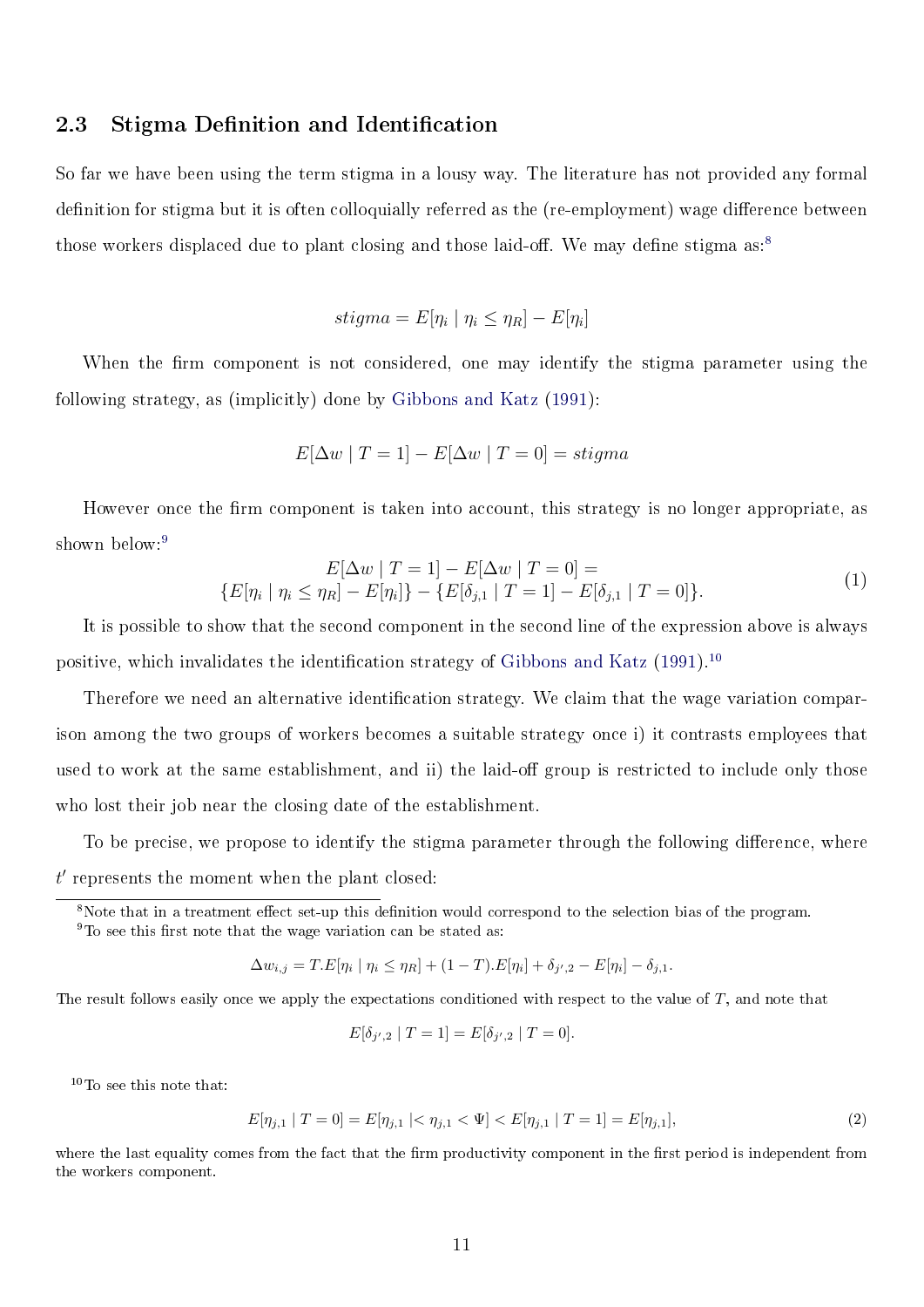$E[\Delta w | T = 1, j, t' - \varepsilon] - E[\Delta w | T = 0, j, t']$ 

In this case, we will be comparing, for the same plant, workers who lost their jobs due to plant closing with laid-off workers who lost their jobs almost at the same time the plant closed down (hence with the same  $\delta_{j,1}$ ). The intuition here is that workers who lost their jobs almost at the same time, in the same establishment, must have pre-displacement wages influenced by the same value of the firm component.

Writing the term above in a way analogous to equation [\(1\)](#page-10-0) elucidates our claim, as shown below.

$$
E[\Delta w | T = 1, j, t' - \varepsilon] - E[\Delta w | T = 0, j, t'] =
$$
  

$$
\{E[\eta_i | \eta_i \le \eta_R] - E[\eta_i]\} - \{E[\delta_{j,t'-\varepsilon} | T = 1, j, t' - \varepsilon] - E[\delta_{j,t'} | T = 0, j, t']\}
$$

$$
(3)
$$

The last term in curly brackets should be null in order to obtain the stigma parameter in the right hand side. We claim that this term vanishes as  $\varepsilon$  goes to zero. That is, we rely on the following identification assumption.

 $\delta_{j,t}$  is locally continuous in t at the closing date.

Another identification assumption implicitly used in this strategy is that the wage offer is a step function in time, valuing  $E[\eta_i | \eta_i \leq \eta_R]$  anywhere to the left of  $t'$ , and  $E[\eta_i]$  at  $t'$ .

#### 2.4 Introducing an alternative time line

The time line of our theoretical framework does not accommodates laid-off episodes in plants that eventually close down. However the identification strategy proposed above relies on laid-off workers from plants that close right after displacing them.

In order to reconcile the theoretical framework with our identification strategy we propose now an alternative time line. The proposed time line for the events is such that, in period 1,

(i) workers are hired with a promise of earning  $w_{ij1} = E[\eta_i] + \delta_{j,1};$ 

(ii)  $(\eta, \delta)$  are revealed to the incumbent employer and to the worker (but not to the prospective employers);

(iii) layoff decisions are made and wages are paid;

 $(iv)$  prospective employers make their wage offers to both laid off and non-laid off workers, based on the existing information about the available workers;

(v)  $\varepsilon$  is revealed; and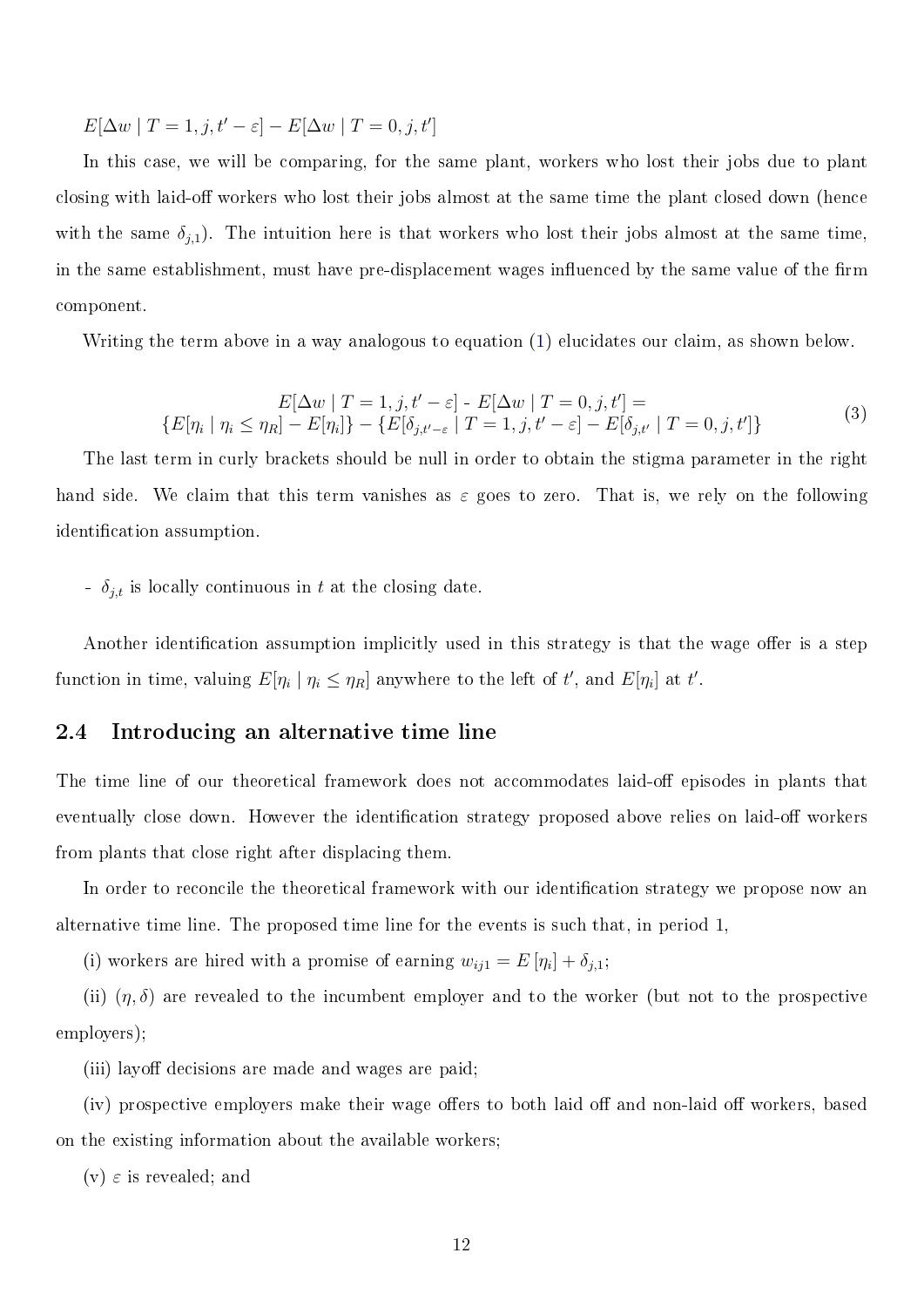(vi) plants eventually close down.

As it can be seen, layoffs occur before the firm closes. The introduction of a second firm level component,  $\varepsilon$ , was the key for this. Now, we say that a plant stops its activities at the end of period 1 iff  $\delta_{jt} + \varepsilon_{jt} < \Psi$ . In words,  $\varepsilon_{jt}$  is an idiosyncratic shock (e.g. demand shock) that affects profitability of firm j at time t. We say that the firm interrupts its production if the combination of both  $\delta_{jt}$  and  $\varepsilon_{jt}$ falls below a threshold  $\Psi$ . In this case, it is clear that we maintain our result that firms with low  $\delta_{it}$ are more likely to close down, at the same time that average wages in these firms are generally lower.

One may argue that if the plant had chosen some workers to be laid-off, than those workers remaining employed until the plant interruption would carry some information to prospective employers, namely that their individual productivity component is not low enough. This has consequences for our definition of stigma.

In this set-up we may define stigma as:

$$
stigma = E[\eta_i \mid \eta_i \le \eta_R] - E[\eta_i \mid \eta_i > \eta_R]
$$

The difference between this definition and the previous one relies on second term on the right-hand side: while in the previous case it corresponds to the unconditional mean of  $\eta_i,$  now it corresponds to the mean of the distribution of  $\eta_i$  truncated to the left at the threshold value that defines the lay-off rule.

In terms of the empirical content of the model, it is no longer true that post-displacement wages of workers who lost their jobs due to plant closing should be  $E[\eta]$ . Now the sequence of events is such that the layoff decision happens before the shock that makes some plants to close down. Therefore, the comparison between post-displacement wages of dismissed workers and individuals who lost their jobs due to plant closing should be seen as the difference between workers who received a bad and a good signal about their productivity (transmitted through the layoff decision of the incumbent employer).

Although the definition of our parameter of interest has changed it is easy to see that our proposed identification strategy remains valid as well as the caveats of the standard identification strategy.

Finally, it should be noted that the use of data from laid-off workers from plants that eventually close down is widespread in the literature. So this tension between the theoretical time line, where no displacement occurs in plants that closes down, and identification  $/$  estimation procedures using real world data, with displacement occurring in these plants, is not inherent to our framework.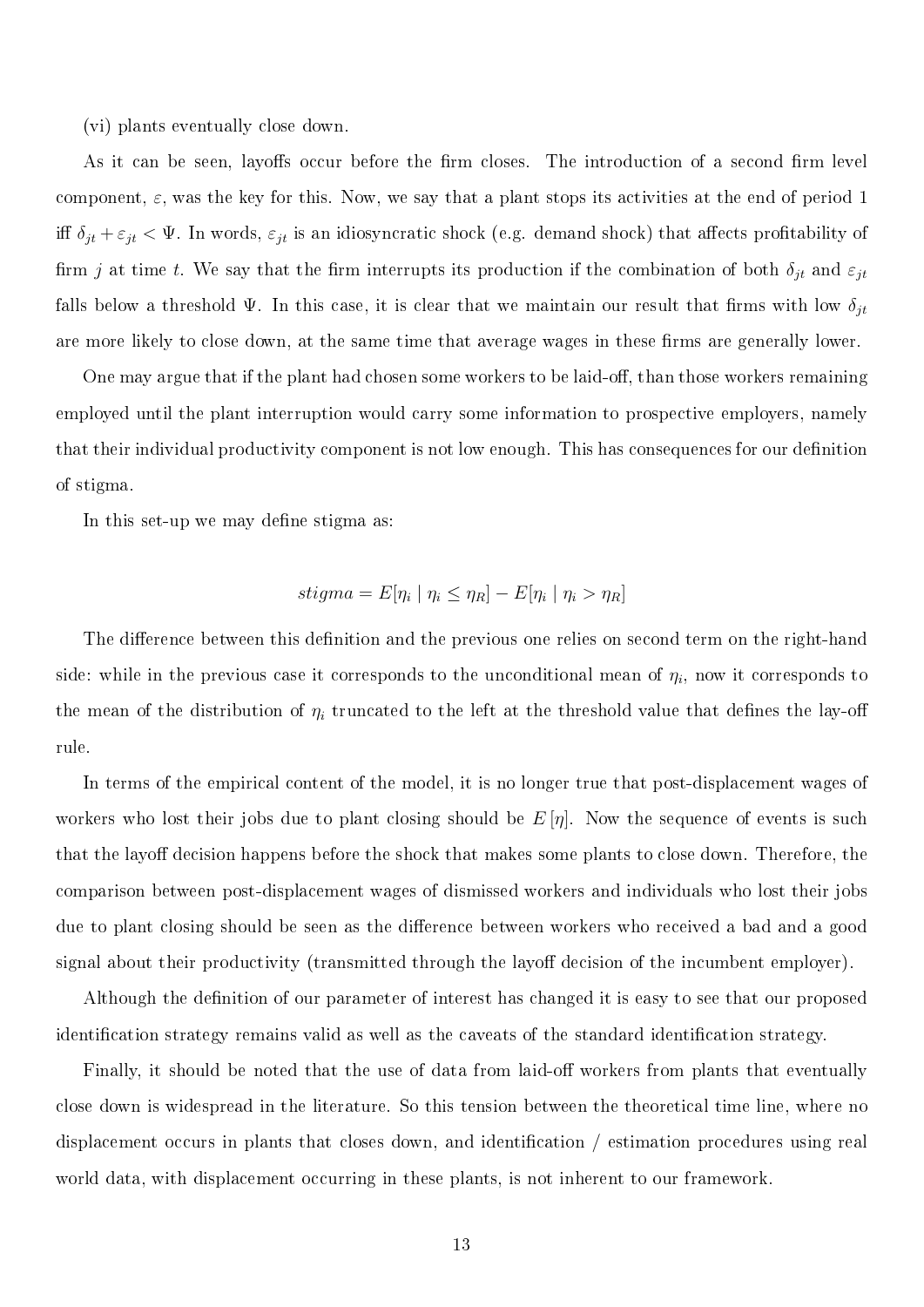### 3 Data

Our data come from a Brazilian administrative le (Relação Anual de Informações Sociais - RAIS) maintained by the Brazilian Ministry of Employment and Labor (Ministério do Trabalho e Emprego - MTE). In Brazil, all registered, tax-paying establishments must send to the Ministry information on all employees who worked anytime during the reference year.<sup>[11](#page-0-0)</sup>

The information contained in RAIS provides a matched employer-employee longitudinal database, similar to those available in developed countries.<sup>[12](#page-0-0)</sup> The data available in RAIS include information specific to workers (such as gender, age and schooling), to establishments (such as location, and industry), and to the labor contracts (such as wage, working hours, dates of hiring and separation, and reason for separation).

### 3.1 Sample and construction of variables

The first step in constructing our sample was to identify all separations that took place between 2000 and 2005.[13](#page-0-0) We then check whether the worker obtained a job in the same year of the separation event or in the following year.[14](#page-0-0) This gives a reasonably large time span for reemployment of up to 23 months in the formal sector<sup>[15](#page-0-0)</sup>. For workers reemployed within this time period, we discard observations from workers who were reemployed at the same month of the displacement. This is to avoid quit episodes in our sample. For workers reemployed within the time period between 1 and 23 months, we discard observations from workers who were reemployed at the same establishment where the original job was hold. For the remaining episodes we further restrict the sample by considering only men with age between 25 and 60 years old, where the following employment conditions were met:

- full time contracts (at least 30 hours per week),
- non-agricultural firms in the private sector, and

 $11$ The absence of tax evaders prevents us from claiming that the data refer to the universe of Brazilian establishments. In fact, RAIS gathers information on the universe of what is typically called the 'formal sector'.

 $12$ See [Abowd and Kramarz](#page-24-3) [\(1999\)](#page-24-3) for a description of the countries where this type of database was available and how research on labor economics has benefited from such databases.

 $13$ Due to the possibility of multiple jobs held by the same worker, we keep only the information of the main job and discard all observations related to other ongoing jobs.

 $14$ At this point we remove job separations due to retirement even if the worker decides to return to the labor force. We also remove job-loss events due to a worker's death.

<sup>&</sup>lt;sup>15</sup>This is the time span for separations which occurred in January of year  $t$  followed by a re-employment in December of year  $t + 1$ .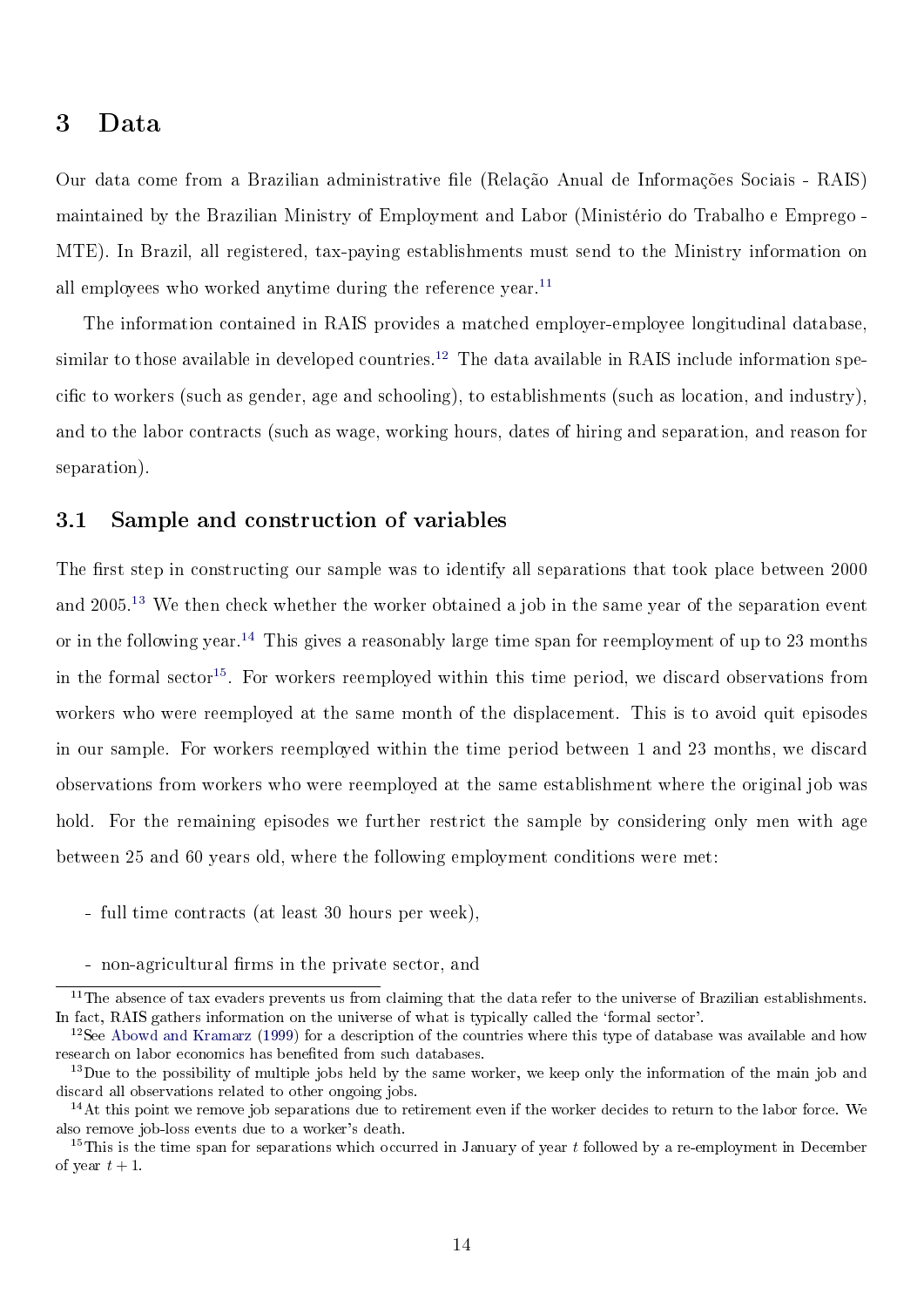- permanent contract (i.e. with no expiration date).

Most of the conditions imposed can be justified as attempts to remove from the sample employment relations that have either seasonal characteristics or held by someone not fully engaged in the labor market. Lastly, for reasons to be explained in the next subsection, we removed from the sample all separations from establishments employing less than 55 workers. All these conditions left us with a sample of 5,2 million episodes of job losses.

For the sample defined above, we collected some already available variables from RAIS, and built some others. Among those already available, we collected gender, schooling, age, industry, geographic location (at the State level), date (month and year) of reemployment, tenure, and wage. We then built the number of employees, the date of the separation and an indicator of whether it was due to plant closing or not. The denition of some variables worths some comments. Concerning the wage, we do not have neither the precise information on the last wage before the job loss, nor the first wage after reemployment. The actual information on wages is the average monthly wage of the worker at the establishment where the job loss occurred for the last year available{footnoteThe displacement year for those laid-off and the previous one for those displaced due to plant closing., and the average monthly wage of the worker at the establishment and the year of reemployment. Both averages take into account the actual time interval of workers within the year at the establishments of displacement and reemployment.

The indicator of plant closing was built keeping track of each establishment's identification number over time. We considered that a plant closed at year  $t + 1$  when the identification number of a establishment that appeared until the last day of year t and ceases to appear in any of the following years up to 2007.<sup>[16](#page-0-0)</sup> Note that we do not have the precise date that a plant closed down. In order to impute this piece of information, we have developed the procedure described in the next subsection. Before describing this procedure, it is important to keep in mind that we do have the month and year of the job-loss events when the plants do not close in that year.

#### 3.1.1 Imputation of plant closing dates

The first step was to count the total number of separations in each quarter among surviving establishments. Within each group of workers who lost their jobs in the same quarter and at the same

<sup>&</sup>lt;sup>16</sup>There were cases where the identification number was not found in one year but reappeared in the next one. We have interpreted this as a random data processing problem, and removed the workers from these establishments from the sample.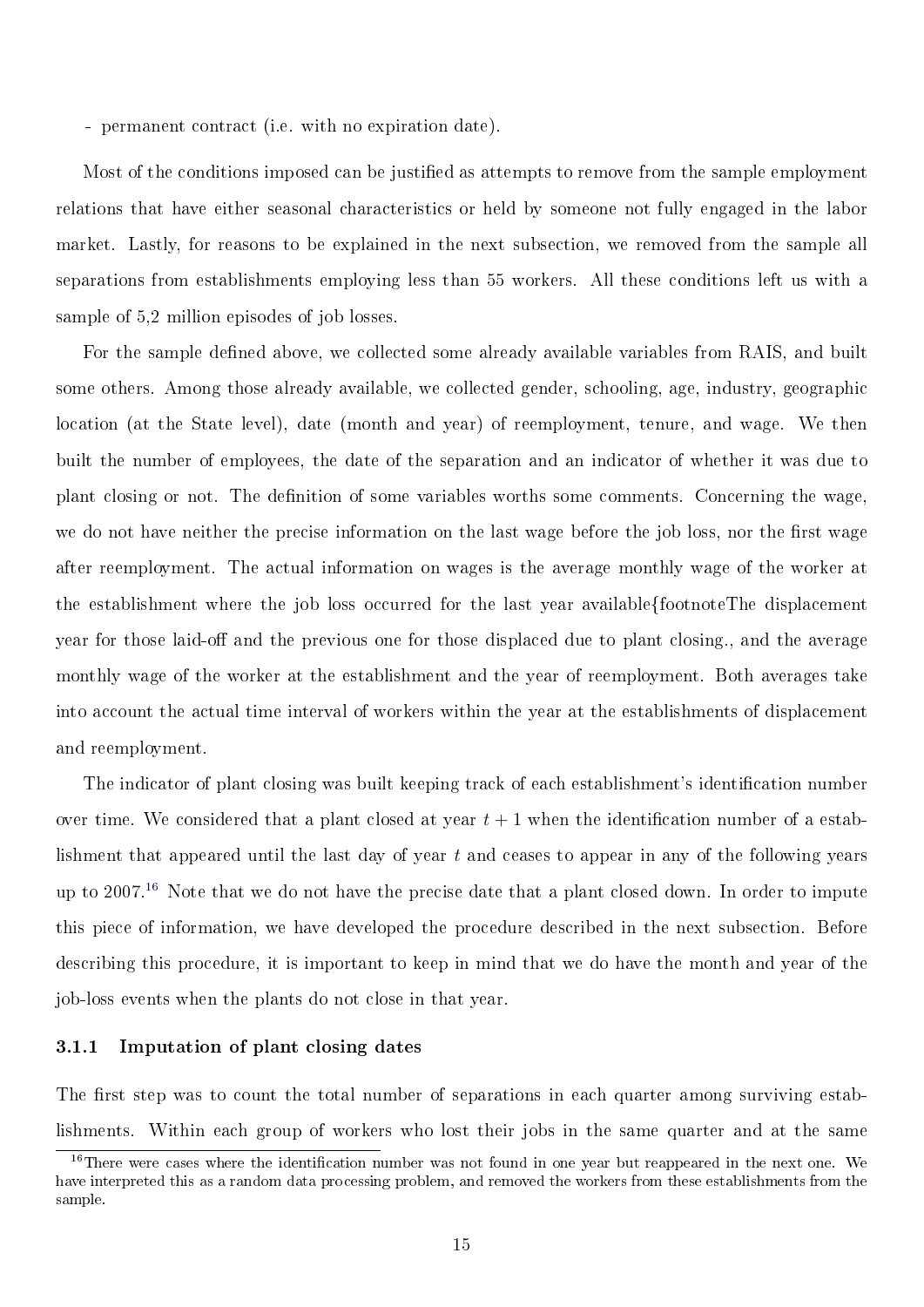establishment we compute the time spell between the job loss and reemployment, and take the minimum value (i.e. the time spell for the worker who was first reemployed).

Our prior was that this minimum value should decrease as the number of workers in the group increases. Figure 1, which presents the average values and confidence intervals for the minimum spell by the size of the group, shows that the minimum value tends to zero as the number of workers in the group increases. Therefore, we claim that, at least in episodes of large lay-offs, the hiring month for the worker who was first reemployed can be used as the plant closing month for all workers of the same group.





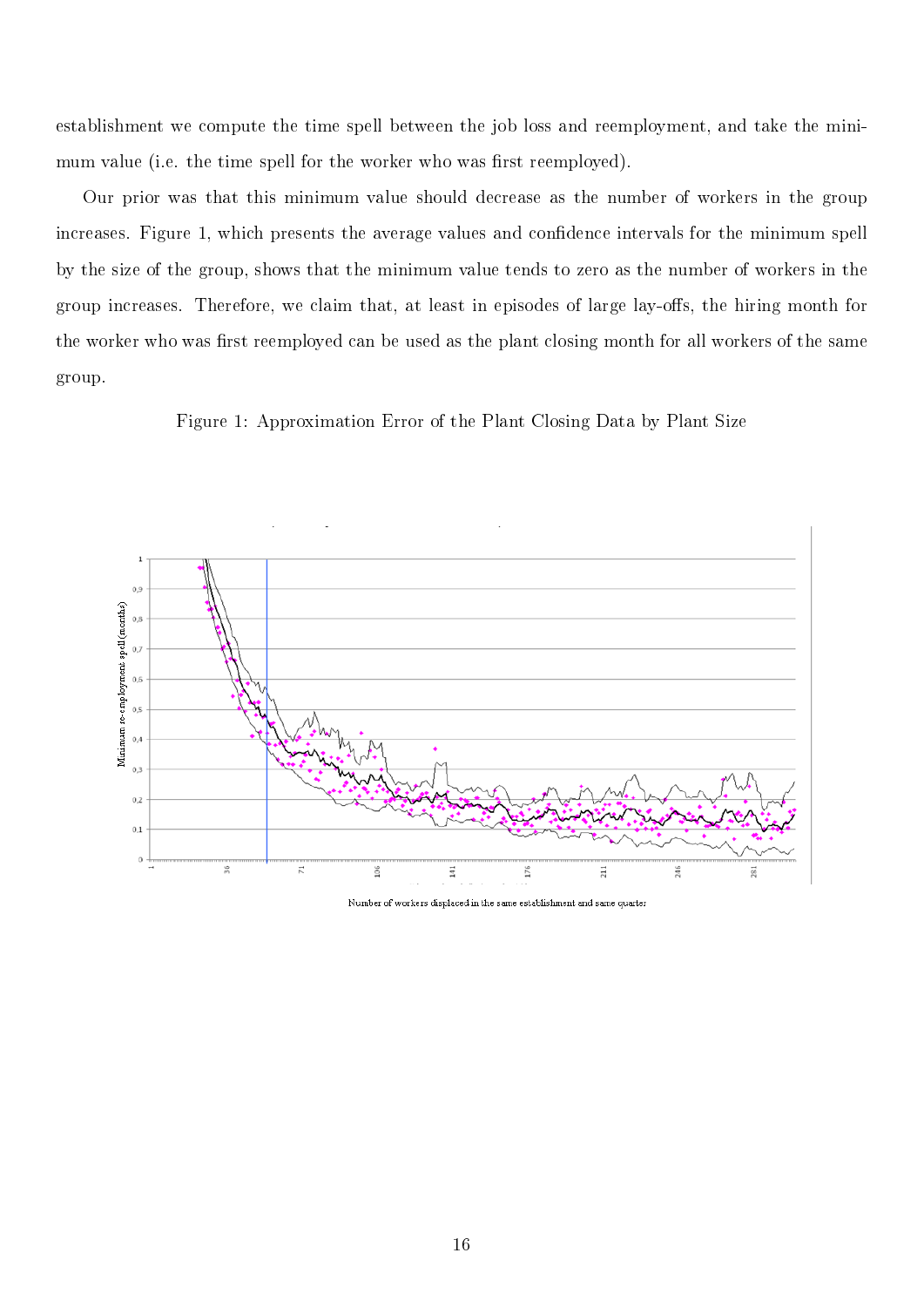As it can be seen in Figure 1, the measurement error for episodes of lay-offs of 100 workers is  $6$ days (0.2 months). The last step was to choose a lower bound for the number of workers, below which we consider that the measurement error becomes too large. We opted for a minimum of 55 employees loosing jobs simultaneously for this lower bound. For this number, the measurement error is below 0.5 months with 95% confidence level (see the vertical bar in the Figure). Therefore we consider only plantclosing episodes where the establishment had at least 55 employees. In order to have a fair comparison we also excluded from our sample separations from surviving establishments employing less than 55 workers.

#### 3.2 Descriptive Statistics

In this section we will show that the "raw data" support our claim of a relevant role of firm's productivity in lowering wages of workers to be displaced due to plant closing.

Table [1](#page-17-0) brings some descriptive statistics about workers' characteristics and some aspects of the terminated employment relationship. The main result is that there is a remarkable distinction between the groups with respect to pre-displacement wage, as shown in the first line. In fact, monthly wages were 22% lower for the group of worker who lost the job due to plant closing (R\$976, 17) than for the laid-off workers  $(R$1189,09)$ .

This result contrasts with the insignicant pre-displacement wage gap reported by [Gibbons and](#page-24-0) [Katz](#page-24-0) [\(1991\)](#page-24-0). On the other hand our result supports the claim made by [Song](#page-25-4) [\(2007\)](#page-25-4), who suggests that pre-displacement wages comparison in [Gibbons and Katz](#page-24-0) [\(1991\)](#page-24-0) are likely to be driven by recall bias.

The pre-displacement wage difference reported in table [1](#page-17-0) contrasts with the distribution of tenures, which favors the plant closing group. As it can be seen, between the second and fourth lines of the same table, while  $63\%$  of laid-off workers had less then 1 year tenure, the corresponding figure for workers who lost jobs due to a plant closing was 40%. In the remaining lines of the table we can see that no other individual characteristic may be pointed as responsible for the higher pre-displacement wage of the laid-off group, as these characteristics are distributed in a similar fashion in both groups. As a matter of fact, there is a slightly higher concentration of younger and less skilled (lower educated) workers among those who lost jobs in surviving establishments. Summing up these results, one may say that with respect to individual observable characteristics pre-displacement wages should be higher, as opposed to lower, for workers displaced due to plant closing.

Table [2](#page-17-1) presents some reemployment outcomes for workers according to the cause of separation.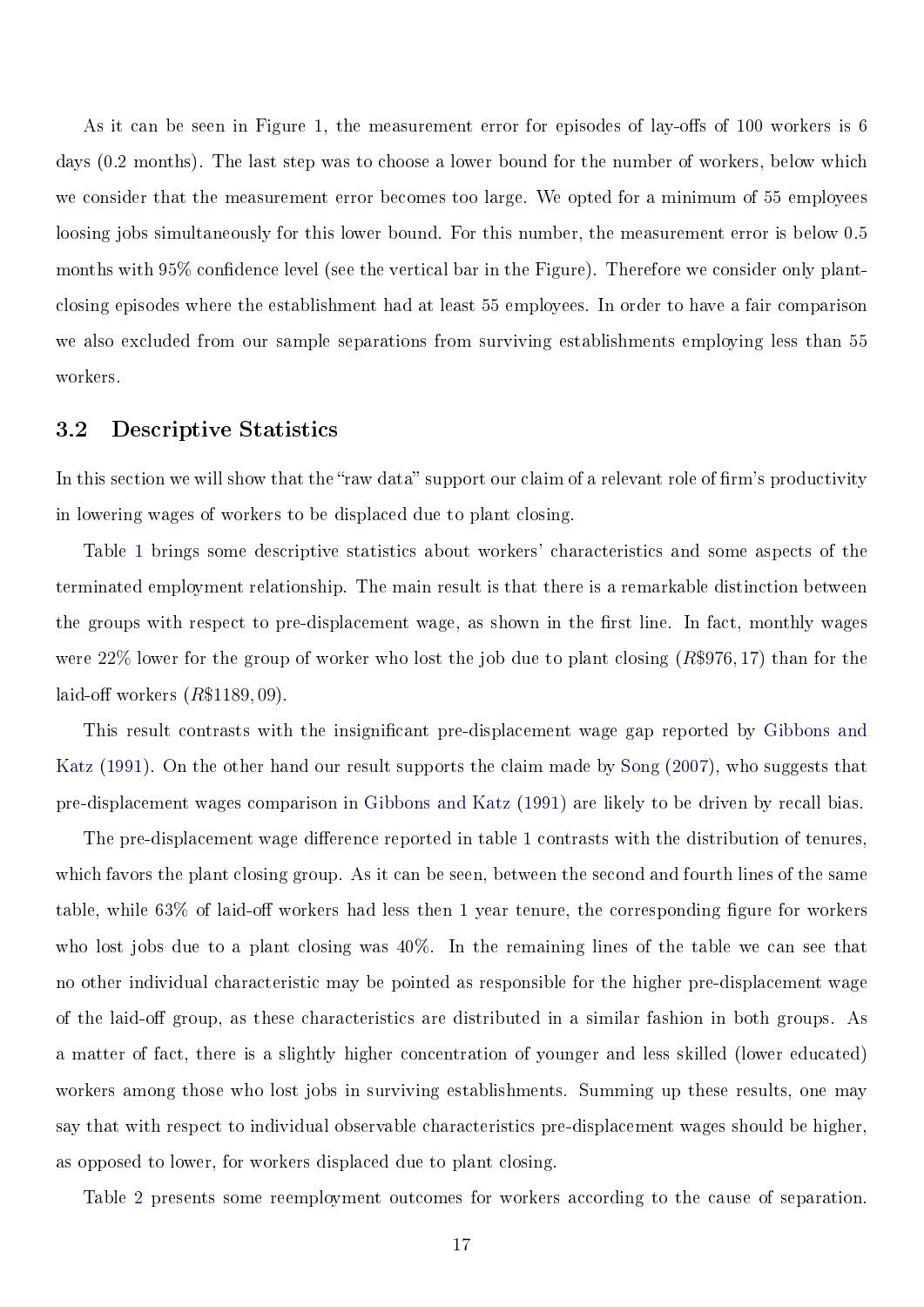|                              | Cause of displacement |               |  |
|------------------------------|-----------------------|---------------|--|
|                              | Lay-off               | Plant closing |  |
| Pre-displacement wage $(R$)$ | 1189.09               | 976.17        |  |
| Tenure (years)               |                       |               |  |
| Less than 1                  | 0.63                  | 0.40          |  |
| $1$ to $3$                   | 0.22                  | 0.32          |  |
| More than 3                  | 0.15                  | 0.28          |  |
| Schooling (years)            |                       |               |  |
| $0$ to $7$                   | 0.48                  | 0.42          |  |
| 8 to 10                      | 0.26                  | 0.33          |  |
| Over 10                      | 0.26                  | 0.26          |  |
| Age (years)                  |                       |               |  |
| 25 a 39                      | 0.74                  | 0.71          |  |
| 40a59                        | 0.26                  | 0.29          |  |

<span id="page-17-0"></span>

| Table 1: Individual and Employment Relation Characteristics by Cause of Displacement |  |  |  |
|--------------------------------------------------------------------------------------|--|--|--|
|--------------------------------------------------------------------------------------|--|--|--|

Source: RAIS (Brazilian administrative file)

The first line shows that workers who lost their jobs due to a plant closing attains positive (real) wage gains when reemployed, while laid-off workers experiences wage losses. Once again this is compatible with our claim of pre-displacement wages being forced down in closing plants due to downward move in their productivity. If this is the case, the workers who left these plants are likely to experience an upgrade in firm productivity component once re-employed.

The remaining of the table shows that while the re-employment wage is in fact higher for this group, it is not obvious whether it performs better than the other in a broader context since the time spell for reemployment is 50% higher for those who lost their jobs due to a plant closing than for those who were laid-off.

<span id="page-17-1"></span>

|  |  | Table 2: Frequency and Reemployment Outcomes by Cause of Displacement |  |
|--|--|-----------------------------------------------------------------------|--|
|  |  |                                                                       |  |

|                                     | Cause of displacement |               |  |
|-------------------------------------|-----------------------|---------------|--|
|                                     | Lay off               | Plant closing |  |
| Wage gain $(\%)$                    | $-29.8$               | 1.7           |  |
| Reemployment wage (R\$)             | 916.24                | 993.27        |  |
| Average reemployment spell (months) | 6.1                   | 9.8           |  |
| Number of observations              | 5,081,128             | 126,393       |  |

Source: RAIS (Brazilian administrative file)

The pattern described above suggests that firm characteristics may be indeed the determinant of the pre-displacement wage difference in favor of the laid-off workers. Table [3](#page-18-0) reveals an important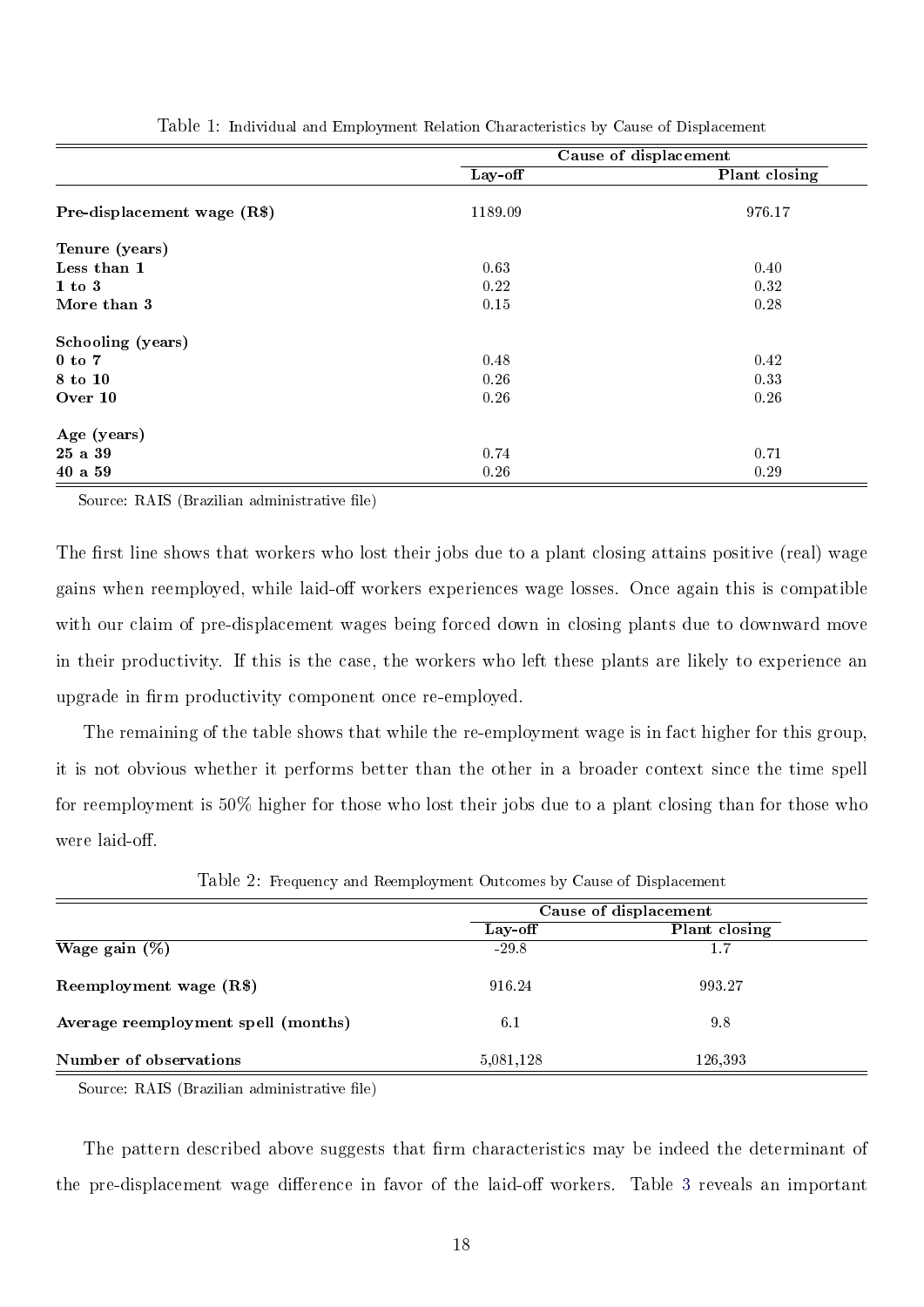distinction with respect to the industry of establishments before workers' displacements. More than two thirds  $(68\%)$  of laid-off workers were displaced from the manufacturing sector, whereas less than half (47%) of workers from the other group lost their jobs in this sector. Also, the service industry was the origin of relatively more job losses when displacement is due to plant closing (49%) than when is due to lay-off  $(28\%)$ . Table [3](#page-18-0) also shows that no other establishment characteristic should have influenced the pre-displacement wage gap mentioned above, as the two groups were similarly distributed according to the size and regional location of pre-displacement establishments.

|                                                 | Cause of displacement |               |  |
|-------------------------------------------------|-----------------------|---------------|--|
|                                                 | Lay-off               | Plant closing |  |
| Industry:                                       |                       |               |  |
| Manufacturing                                   | 0.68                  | 0.47          |  |
| Construction                                    | 0.02                  | 0.02          |  |
| Trade                                           | 0.02                  | 0.02          |  |
| <b>Service</b>                                  | 0.28                  | 0.49          |  |
| Establishment size $(\# \text{ of employees}).$ |                       |               |  |
| From 55 to 249                                  | 0.52                  | 0.56          |  |
| From 250 to 999                                 | 0.33                  | 0.33          |  |
| More than 1000                                  | 0.16                  | 0.11          |  |
| Geographical region:                            |                       |               |  |
| North                                           | 0.04                  | 0.07          |  |
| Northeast                                       | 0.15                  | 0.13          |  |
| Southeast                                       | 0.56                  | 0.58          |  |
| South                                           | 0.18                  | 0.12          |  |
| <b>Midwest</b>                                  | 0.07                  | 0.09          |  |

<span id="page-18-0"></span>Table 3: Establishments' Characteristics by Cause of Displacement

Source: RAIS (Brazilian administrative file)

## 4 Stigma Estimation

In this section we develop our empirical procedure to estimate the stigma parameter.

## <span id="page-18-1"></span>4.1 Basic Specification of the Empirical Model

Let  $\pi_{ijt}$  be the worker i's productivity at firm j, in period t, which is determined by his observed individual traits,  $X_{it}$ , and by the matching quality between the worker and his job,  $\eta_{ijt}$ . In particular, let us assume that:

$$
\pi_{ijt} = \eta_{ijt} \exp\left(X'_{it}\beta\right),\,
$$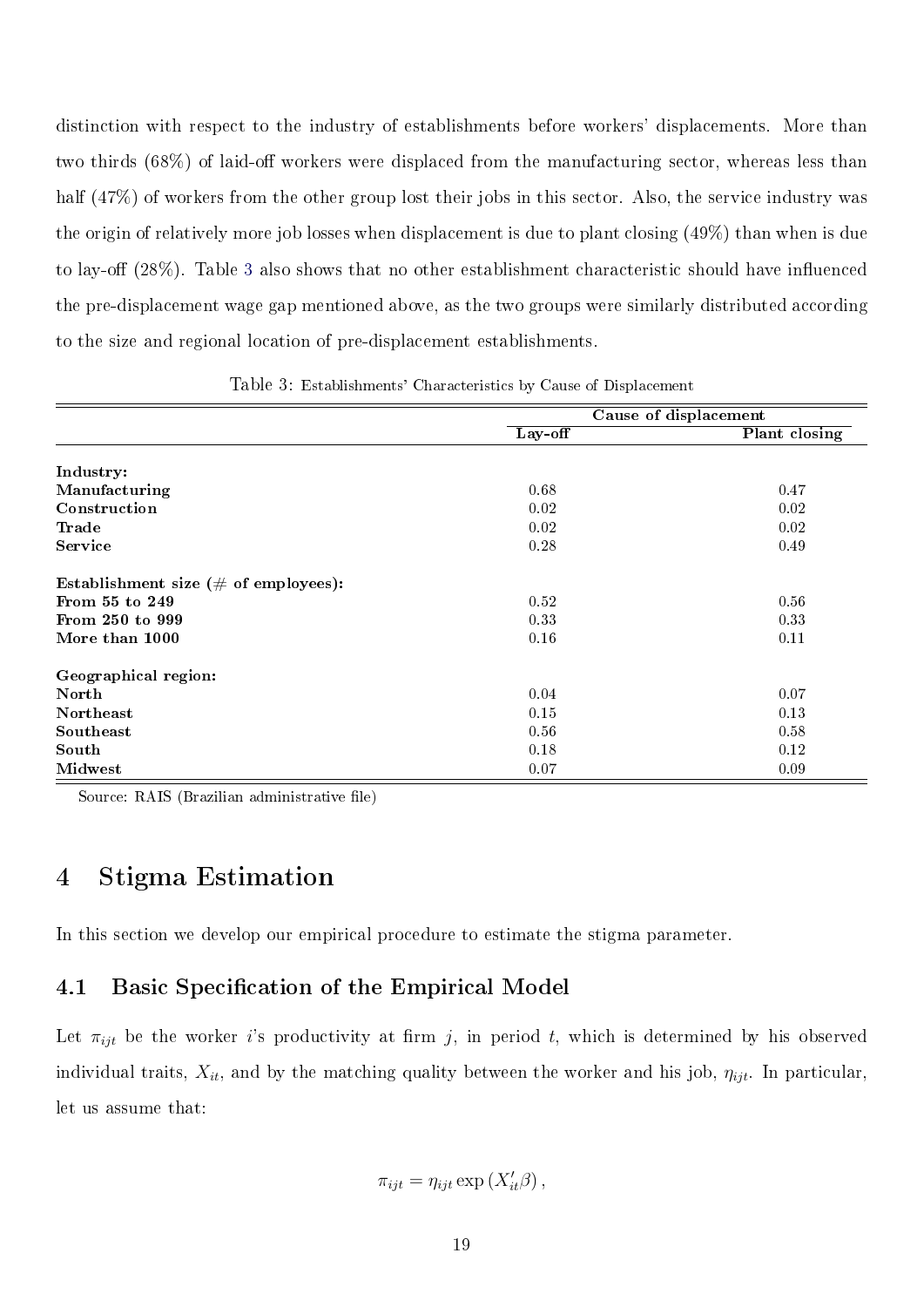where  $\beta$  is a vector of coefficients.

According to our theoretical framework, firms do not know the matching quality at the moment they hire workers, and therefore offer a wage reflecting the expected quality given the available information. Apart from  $X$ , we will introduce two other elements not discussed in the theoretical section. First, we assume that the wage offers are also influenced by another individual (non-productive) characteristic, which will be denoted as  $\varepsilon_{i,t}$ . This aims to incorporate wage heterogeneity present in the real world among workers with similar observable characteristics. This component is modeled as separable from the productive characteristics, which allow us to write wages as:

$$
w_{i,j,t} = E_t[\eta_{i,j,t}]. \exp\left(X_{it}'\beta + \varepsilon_{i,t}\right)
$$
\n<sup>(4)</sup>

The second component we aim to introduce in the empirical analysis is a time component for matching quality, which is assumed to be homogeneous across firms  $(A_t)$ . This aims to capture business cycle effects on wages, which may interfere in the analysis of wage losses, as demonstrated by [Nakamura](#page-25-5)  $(2008)$  and [Kosovich](#page-25-6)  $(2010)$ . This component interacts with both the firm and the worker components as follows:

$$
\eta_{ijt} = A_t \exp(\eta_i + \delta_{j,t}).
$$

As considered in the theoretical section, firms observe the labor records of worker i and offer wages according to the following prior about his productivity:

$$
\eta_i^p = T_i.E[\eta_i \mid \eta_i < \eta_R] + (1 - T_i) . E[\eta_i]
$$

After taking logs we end up with the following expression with respect to wage offers:

$$
\ln w_{i,j,t} = E[\eta_i] + \ln A_t + T_i \cdot (E[\eta_i \mid \eta_i < \eta_i] - E[\eta_i]) + X'_{i,t} \beta + E[\delta_{j,t}] + \varepsilon_{i,t},
$$

which can be re-stated as the following estimable relation:

$$
\ln w_{i,j,t} = \alpha + \ln A_t + T_{i,t}.\gamma + X'_{i,t} \beta + E[\delta_{j,t}] + u_i + \nu_{i,t}.
$$

 $\alpha$  represents  $E[\eta_i]$ , and  $\gamma$  is the stigma parameter  $(E[\eta_i\mid \eta_i<\eta_R]-E[\eta_i])$ . Note that we added one further assumption, namely the decomposition of the non-observable term  $\varepsilon_{i,t}$  between  $u_i$  and  $\nu_{i,t}$ . The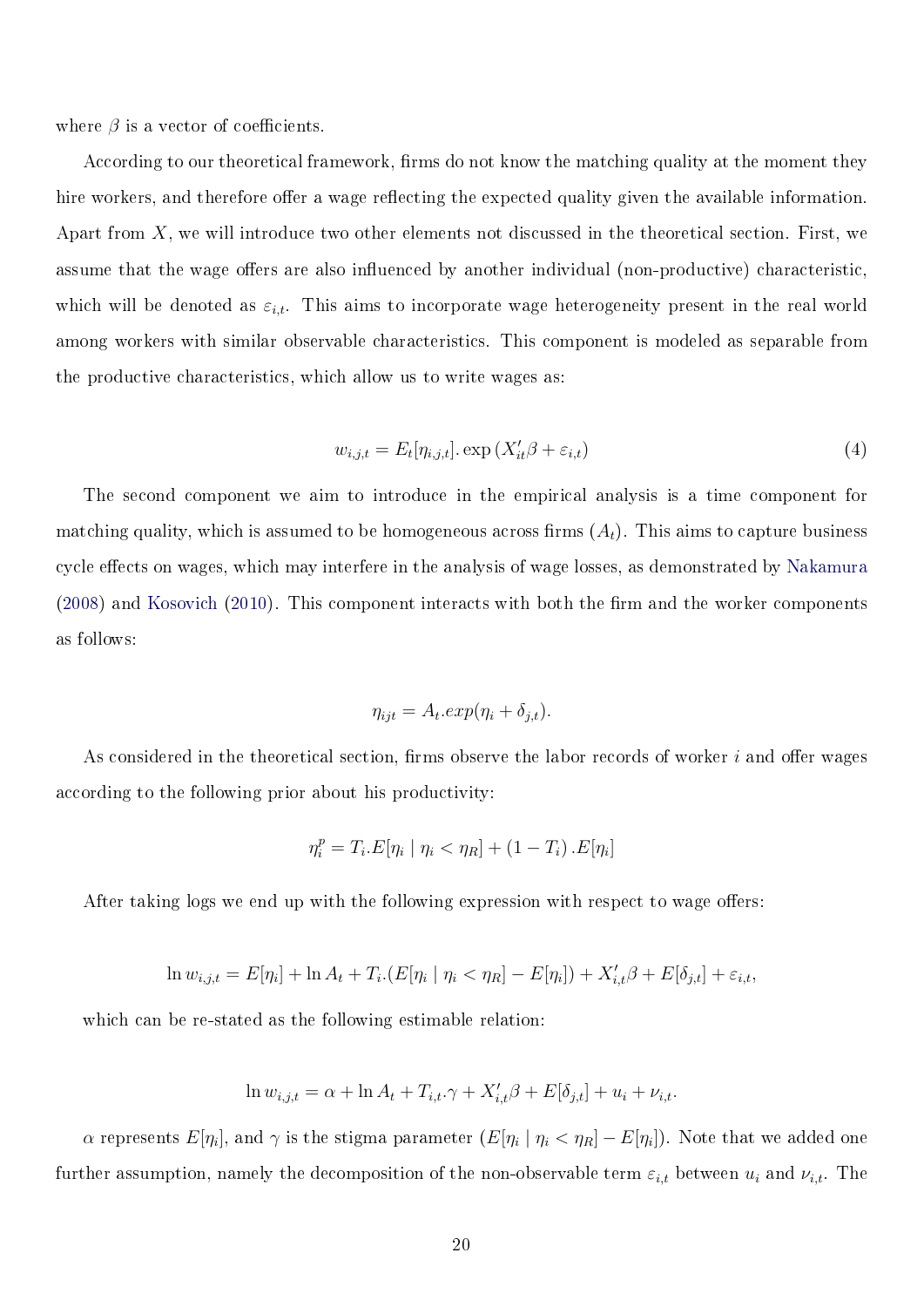first component represents workers fixed effects, justified by sample selection arguments to be detailed below. The second term is assumed to be a noise iid across  $i$  and  $t$ , as well as having zero mean.

Our sample consists of workers involved in episodes of displacement from the Brazilian formal sector followed by re-employment up to one year after the matching is broken. Therefore we discharged (due to lack of information) those who remained unemployed or that transited either to informal jobs or inactivity.

It seems reasonable to assume that the expected productivity of those re-employed in formal jobs (conditioned on observable characteristics) is higher than that of workers re-employed in informal firms, or the ones that remained with no job. We assume that the fixed effect drives the selection in the sample, and thus the sample selection problem is ruled-out once the analysis is also conditioned on this term.

Notice that we are implicitly assuming that workers always choose formal jobs whenever they receive offers from this sector, leaving inactivity and the informal sector as outcomes of individuals who did not fulfill the (expected) productivity requirements of the formal sector. Although strong, this assumption is necessary since we have no information about informal workers or inactive individuals.

Since we have longitudinal information about workers in different jobs, we can take first-differences across matchings:

$$
\Delta \ln w_{i,j,t} = \ln w_{i,j,t} - \ln w_{i,j-1,t'} = \Delta \ln A_t + \gamma T_{i,t} + (\Delta X_{i,t})' \beta - E[\delta_{j-1,t'}] + E[\delta_{j,t}] + \Delta \nu_{i,t}, \quad (5)
$$

In this notation, j and t refer to the new job while  $j-1$  and t' to the previous one. As pointed out when we discussed the identification of the stigma effect, there is a correlation between  $T_{i,t}$  and  $E[\delta_{j-1,t'}].$ Therefore OLS estimators, as used by [Gibbons and Katz](#page-24-0) [\(1991\)](#page-24-0), would deliver biased estimates of  $\gamma$ . Hence, we introduced fixed effect for  $j-1$  firms, and restricted the sample with respect to t considering only displacement episodes that occurred very close to the moment that the plant close.

### 4.2 Augmented specification of the empirical model

Natural extensions to the proposed exercises include investigating whether the stigma effect is heterogeneous across industries or occupations. To motivate why it could be, we may for instance imagine that being fired only signals that the worker is not suited to the type of industry or occupation he is being dismissed from. If this is the case, one would expect that the stigma effect is stronger in situations where the last job and the new job are similar. We can accommodate this argument by including a dummy variable indicating whether the new position is similar (in terms of industry or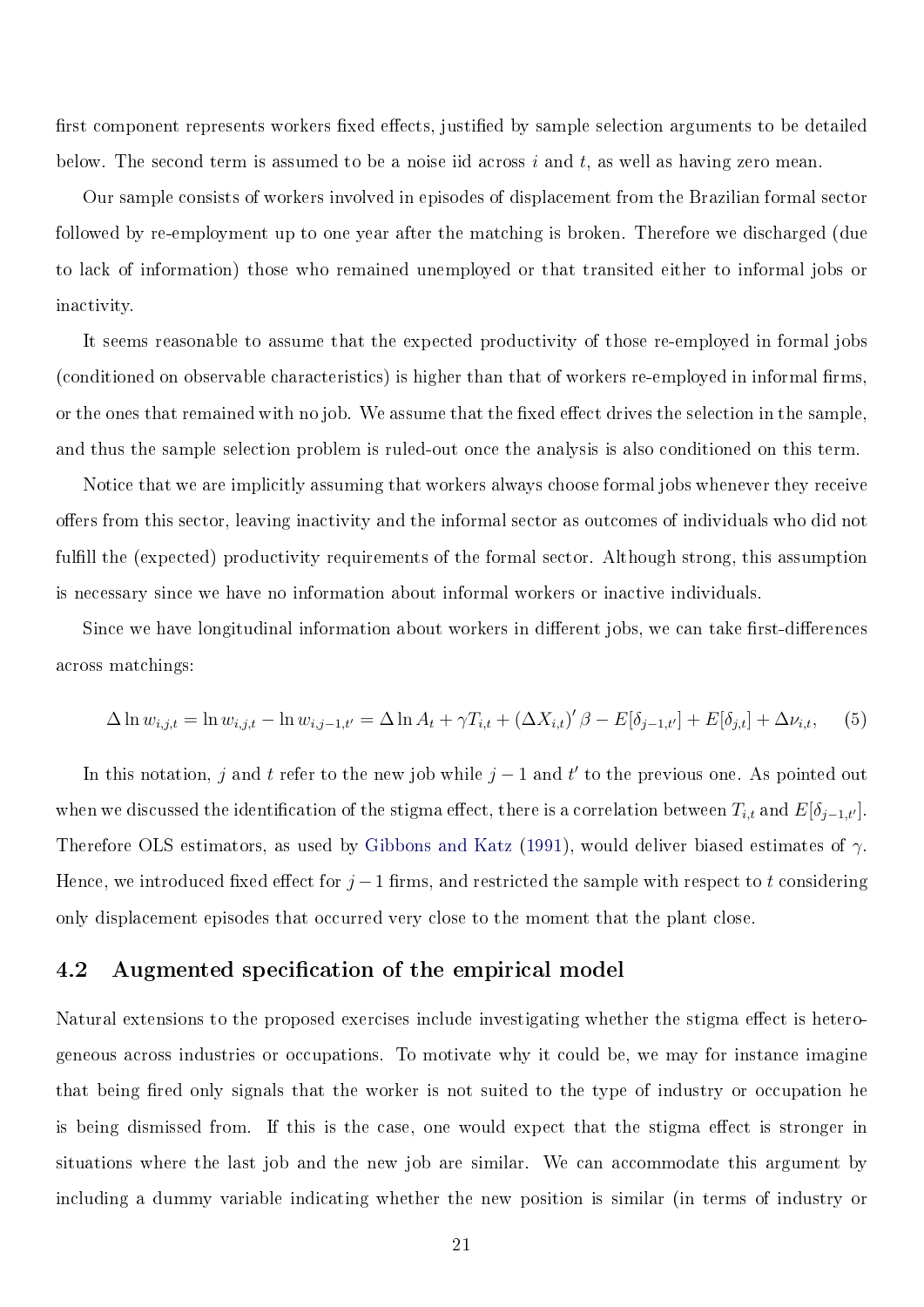occupation) to the previous one, and interacting this dummy with the dummy that indicates whether the worker has been laid-off or lost his job due a plant closing. In the same way, it is possible that some industries/occupations stigmatize more than others. Workers fired from firms in an industry that traditionally displays high turnover rates may not be stigmatized, given that potential employers may see this event as natural. On the other hand, if being fired is unusual for a given the type of position, then being fired may provide a stronger signal about the worker's productivity. In this case, the inclusion of dummies (and respective interactions with  $T_{ij}$ ) indicating characteristics of the last job would deal with this sort of heterogeneity. In our estimations we include two dummy variables, one for whether the displaced worker found a new job in the same industry and the other for whether he was reemployed in the same occupation. At this stage, only the latter was interacted with the dummy variable that distinguishes our two groups of interest.

Finally, one could argue that some observable variables on firm characteristics could be enough to capture the influence of the unobserved firm component on wages. In fact, [Krashinsky](#page-25-3) [\(2002\)](#page-25-3) presents evidence that the difference in wages between laid-off workers and those who lost their job through plant closings vanishes when controls for the size of the establishment are introduced in the model. Since our model is specified in first difference, we included dummies for the occurrence (or not) of a transition across establishment size categories (55-249, 250-999 and more than 1000 employees).

#### 4.3 Results

Table [4](#page-23-0) reports the estimates of the models presented in section [4.1](#page-18-1) for three distinct samples. For each sample, we report the results of two specifications of the model. Both contain a dummy variable that takes on value one if the worker was laid-off and zero otherwise. The difference between them is the inclusion of additional covariates. Specifically, the second specifications include a dummy for whether the worker was reemployed in the same occupation held in the previous job, its interaction with the lay-off dummy, the workers' tenure in the previous establishment, a dummy for reemployment in the same industry, and a set of dummies for the occurrence (or not) of a transition across establishment size categories (55-249, 250-999, and more than 1000 employees). Time dummies for the quarter and the year of workers' displacement are included in all regressions.

The first two columns contain the results when information on all displaced workers in our sample is used. The following two columns display the estimates of the model based on the sample of all displaced workers (laid-off and plant-closing) that were previously working in plants that eventually closed down.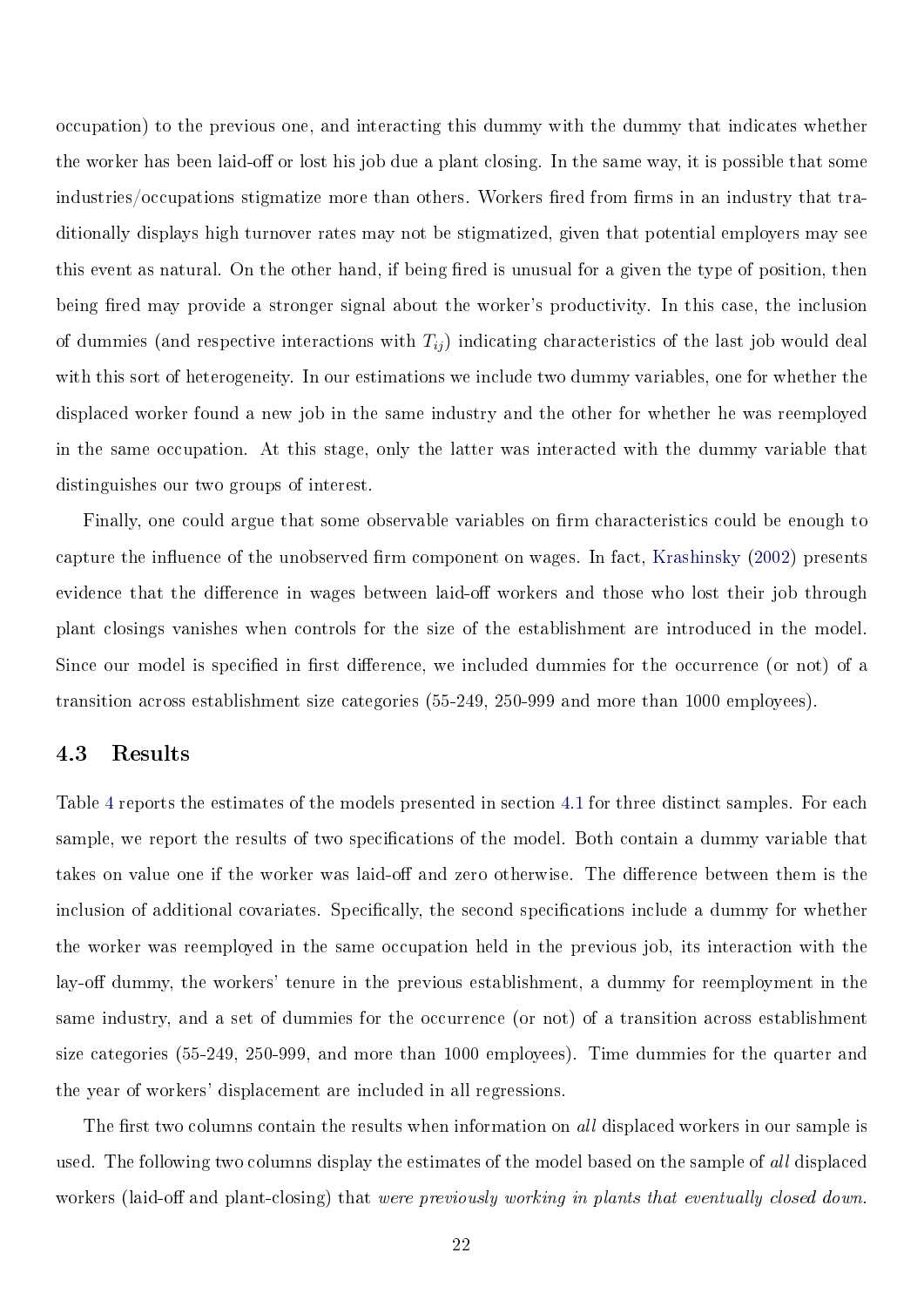Therefore from the first to the second exercise we expelled laid-off workers from surviving firms. According to our theoretical framework, these are workers whose pre-displacement wage should be higher than the one for the workers remaining in the sample of the second exercise<sup>[17](#page-0-0)</sup>. Hence this procedure tends to attenuate the bias term in equation [1.](#page-10-0)

Starting from our largest sample of displaced workers, the first column of Table [4](#page-23-0) displays a statisti-cally significant coefficient estimate of the lay-off dummy of approximately -0.17.<sup>[18](#page-0-0)</sup> This result evinces a negative wage differential between workers that were chosen to be laid-off and workers that were displaced from a plant closing, thus providing evidence of the existence of a stigma effect against the first group.

The inclusion of additional covariates in the second column of Table [4](#page-23-0) makes the wage gap between our groups of interest even larger, with the lay-off dummy coefficient decreasing to around -0.19. Note that the interaction dummy coefficient not only has a small point estimate but it is also statistically insignificant. This means that the stigma effect does not seem to vary for workers that got reemployed in the same or in a different occupation of previous employment.

The results in the following two columns show there is a noticeable change in the estimated coefficients of the lay-off dummy. Indeed, as compared to the corresponding estimates in the previous two columns, this change is around 3 log points for each estimate, which represents an attenuation of approximately  $17\%$  in the stigma effect. This results are in line with our prediction above.

The last two columns also incorporate the existence of establishment-specific effects and also refer to displaced workers from closing plants, but where we restricted the group of *laid-off* workers to those that were dismissed in the last quarter of the previous year of the plants' closing dates.

We believe this comparison is more appropriate for the identification of the stigma effect since this group of laid-off workers are more likely to have been submitted to the same (productivity) shocks that affected the plant-closing workers next to their establishments' closing dates. This should attenuate even further the bias term mentioned above, driving it to a negligent level.

As it can be seen, the estimates of the lay-off dummy coefficients in the last two columns reveal a further attenuation of the stigma effect of around  $36\%$  and  $17\%$  as compared to the middle columns of Table [4,](#page-23-0) respectively. These figures are around  $47\%$  and  $32\%$  if the comparison is made with the first

<sup>&</sup>lt;sup>17</sup>This prediction results from our assumption on persistence of  $\delta_{i,t}$  and from the establishment surviving rule, which says that surviving establishments must have higher level of this productivity component than the ones that closes down.

<sup>&</sup>lt;sup>18</sup>Almost all estimated coefficients across samples and specifications are statistically significant at conventional levels. So, unless otherwise mentioned, we will not point to this issue anymore.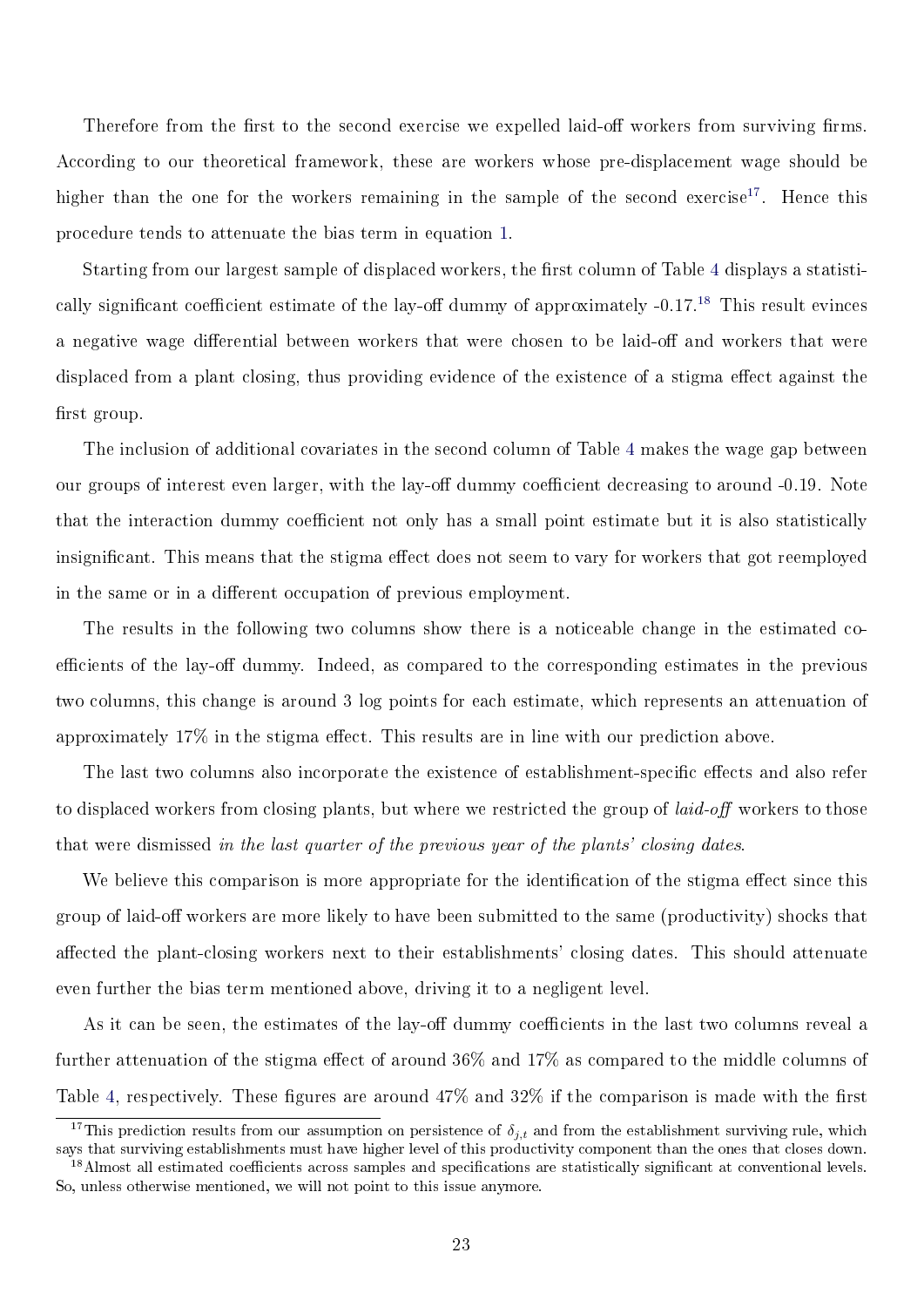|                               |                  |                   |                       |                    |           | All workers displaced |  |
|-------------------------------|------------------|-------------------|-----------------------|--------------------|-----------|-----------------------|--|
|                               |                  |                   | All workers displaced |                    |           | from closed plants    |  |
|                               |                  | Displaced workers |                       | from closed plants |           | near the closing date |  |
| Covariates                    | $\left(1\right)$ | $\overline{(2)}$  | (1)                   | $\overline{(2)}$   | (1)       | $\overline{(2)}$      |  |
| Laid-off $(A)$                | $-0.1710$        | $-0.1927$         | $-0.1415$             | $-0.1577$          | $-0.0902$ | $-0.1340$             |  |
|                               | (0.0026)         | (0.0038)          | (0.0040)              | (0.0049)           | (0.0336)  | (0.0334)              |  |
| Same occupation (B)           |                  | 0.0225            |                       | 0.0079             |           | 0.0186                |  |
|                               |                  | (0.0049)          |                       | (0.0056)           |           | (0.0033)              |  |
| (A) X (B)                     |                  | 0.0053            |                       | 0.0060             |           | $-0.0054$             |  |
|                               |                  | (0.0050)          |                       | (0.0056)           |           | (0.0057)              |  |
| Age squared                   | $-0.0026$        | $-0.0020$         | $-0.0032$             | $-0.0023$          | $-0.0020$ | $-0.0012$             |  |
|                               | (0.0000)         | (0.0000)          | (0.0000)              | (0.0000)           | (0.0002)  | (0.0002)              |  |
| Reemployment spell:           |                  |                   |                       |                    |           |                       |  |
| Exactly 1 month               | 0.1688           | 0.1546            | 0.158                 | 0.1459             | 0.0528    | 0.0504                |  |
|                               | (0.0022)         | (0.0022)          | (0.0021)              | (0.0021)           | (0.0063)  | (0.0063)              |  |
| 2 to 3 months                 | 0.0589           | 0.0314            | 0.0589                | 0.0466             | 0.0083    | 0.0000                |  |
|                               | (0.0022)         | (0.0022)          | (0.0021)              | (0.0021)           | (0.0059)  | (0.0058)              |  |
| 4 to 6 months                 | 0.0181           | 0.0047            | 0.0152                | 0.0099             | $-0.0016$ | $-0.0036$             |  |
|                               | (0.0022)         | (0.0022)          | (0.0021)              | (0.0020)           | (0.0056)  | (0.0056)              |  |
| 7 to 11 months                | $-0.0018$        | $-0.0041$         | $-0.0031$             | $-0.0032$          | $-0.0388$ | $-0.0353$             |  |
|                               | (0.0022)         | (0.0022)          | (0.0021)              | (0.002)            | (0.0056)  | (0.0055)              |  |
| Tenure previous employer      |                  | 0.0377            |                       | 0.0278             |           | 0.0193                |  |
|                               |                  | (0.0001)          |                       | (0.0002)           |           | (0.0004)              |  |
| Same industry                 |                  | 0.0231            |                       | 0.0130             |           | 0.0013                |  |
|                               |                  | (0.0008)          |                       | (0.0008)           |           | (0.0026)              |  |
| Same establishment class size |                  | 0.0059            |                       | $-0.0162$          |           | $-0.0016$             |  |
|                               |                  | (0.0016)          |                       | (0.0019)           |           | (0.0064)              |  |
| Moved across class sizes:     |                  |                   |                       |                    |           |                       |  |
| 1st to 2nd                    |                  | 0.0375            |                       | 0.0201             |           | 0.0455                |  |
|                               |                  | (0.0018)          |                       | (0.0022)           |           | (0.0069)              |  |
| 1st to 3rd                    |                  | 0.0403            |                       | 0.0160             |           | 0.0073                |  |
|                               |                  | (0.0020)          |                       | (0.0024)           |           | (0.0076)              |  |
| 2nd to 1st                    |                  | $-0.0527$         |                       | $-0.0487$          |           | $-0.044$              |  |
|                               |                  | (0.0018)          |                       | (0.0021)           |           | (0.0073)              |  |
| 2nd to 3rd                    |                  | $-0.0121$         |                       | $-0.0089$          |           | $-0.0607$             |  |
|                               |                  | (0.0021)          |                       | (0.0023)           |           | (0.0073)              |  |
| 3rd to 1st                    |                  | $-0.0304$         |                       | $-0.0357$          |           | $-0.0139$             |  |
|                               |                  | (0.0021)          |                       | (0.0020)           |           | (0.0102)              |  |
| Intercept                     | 0.1694           | 0.1980            |                       |                    | 0.0931    | 0.1256                |  |
|                               | (0.0038)         | (0.0049)          |                       |                    | (0.0345)  | (0.0348)              |  |
|                               | 3298876          | 8269006           | 3298876               | 8269006            | 185063    | 5615969               |  |
|                               | 2902529          | 2902529           | 2902529               | 2902529            | 138649    | 138649                |  |

<span id="page-23-0"></span>Table 4: Coefficients of the Wage Change Equation

Notes: The dependent variable is log (real) wage variation. Standard errors in parentheses. All specifications include dummies for quarter and year of workers' displacement.

two columns of the Table.

Overall, we take these results as evidence that for the precise identification of the stigma effect one should take into account the presence of unobservable, time varying establishment-specific components. In particular, it seems that this component influences pre-displacement wages driving downwards the value for workers displaced due to plant closing.

Estimates for other coefficients are worth a comment. Firstly, reemployment in the same occupation or in the same industry tends to increase the ratio of post- to pre-displacement wage. Second, as expected, longer reemployment spells tend to monotonically decrease this wage ratio, on average, for all workers. Finally, the presence of dummy variables that attempt to control for the potential effect of workers' transitions across different establishment size categories seems to matter, as in [Krashinsky](#page-25-3)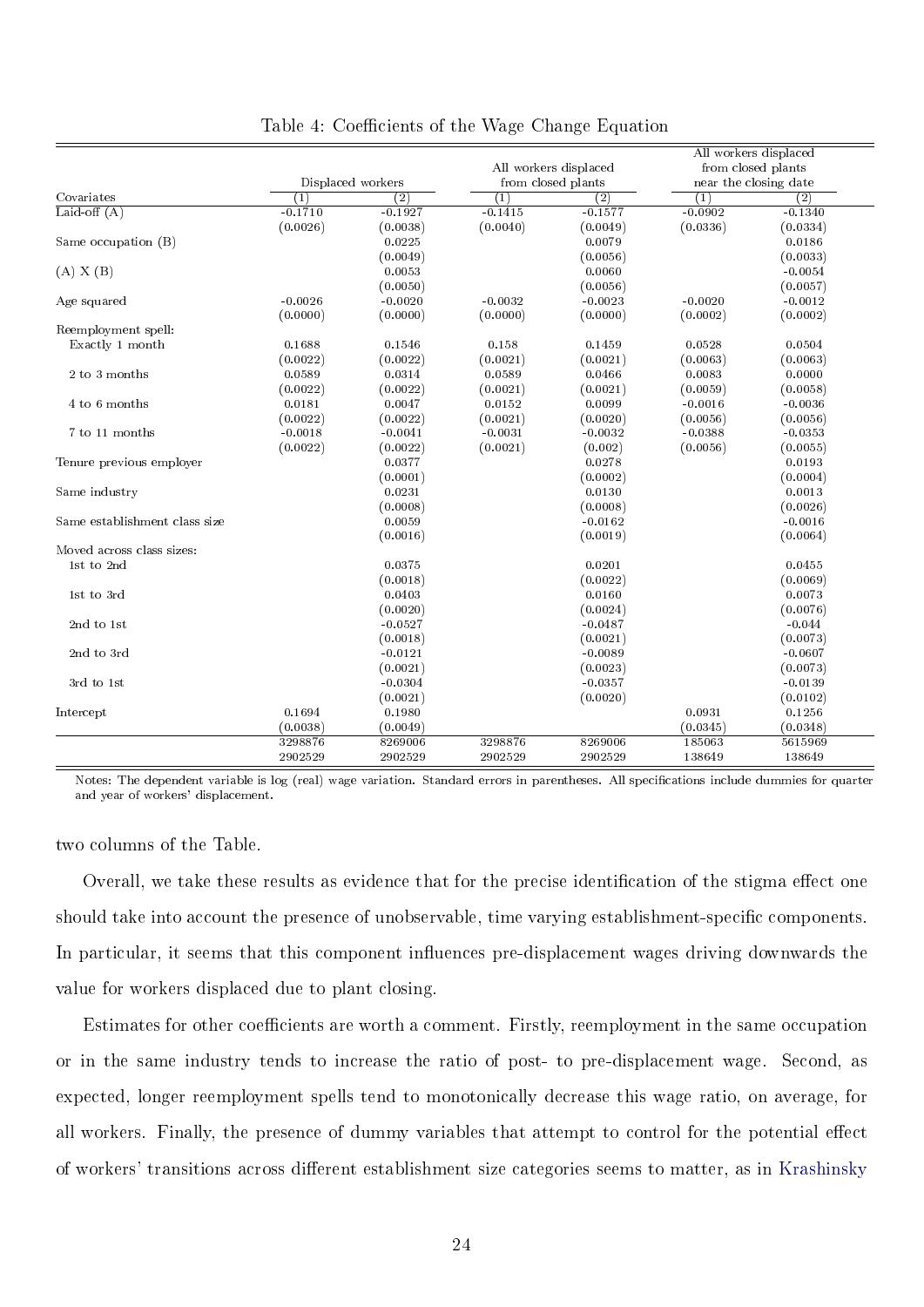$(2002)$ , but not enough to attenuate the stigma effect. These results are qualitatively similar across samples.

# 5 Conclusion

Using linked employer-employee data for Brazil, we find that permanently laid-off workers fare worse in terms of the post- and pre-displacement wage variation than workers who are displaced from a plant closing. Following a model in which the cause of displacement influences the inference potential employers make about workers' productivity, our results show that the wage change faced by the first group can be up to 18% lower than the wage change experienced by the second group.

This finding was maintained when different sets of control variables were used. In particular, it was robust to the inclusion of controls for the size of the establishment, a result that differs from what was found in [Krashinsky](#page-25-3) [\(2002\)](#page-25-3).

It was also robust for different specifications of the model. This was particularly valid for the first set of estimates from the model that incorporates an unobservable, firm-specific component. However, though qualitatively similar, the estimates were attenuated when a restricted sample of displaced workers was used.

Overall, we believe our results evince the existence of a stigma effect in the Brazilian labor market.

In further versions of paper we intend to investigate why there was an attenuation of stigma effect when a restricted sample of workers was used.

## References

- <span id="page-24-3"></span>Abowd, J. and F. Kramarz (1999). The Analysis of Labor Market Using Matched Employed-Employee Data, Volume 3B of Handbook of Labor Economics. North Holland. editors Orley Ashenfelter and David Card.
- <span id="page-24-1"></span>Abowd, J., F. Kramarz, and D. Margolis (1999). High wage workers and high wage firms. *Economet*rica  $67, 251 - 333$ .
- <span id="page-24-2"></span>Dorion, D. (1995). "Layoffs as Signals: The Canadian Evidence". Canadian Journal of Economics 28, 899-913.

<span id="page-24-0"></span>Gibbons, R. and L. Katz (1991). "Layoffs and Lemons". Journal of Labor Economic 9, 351–380.